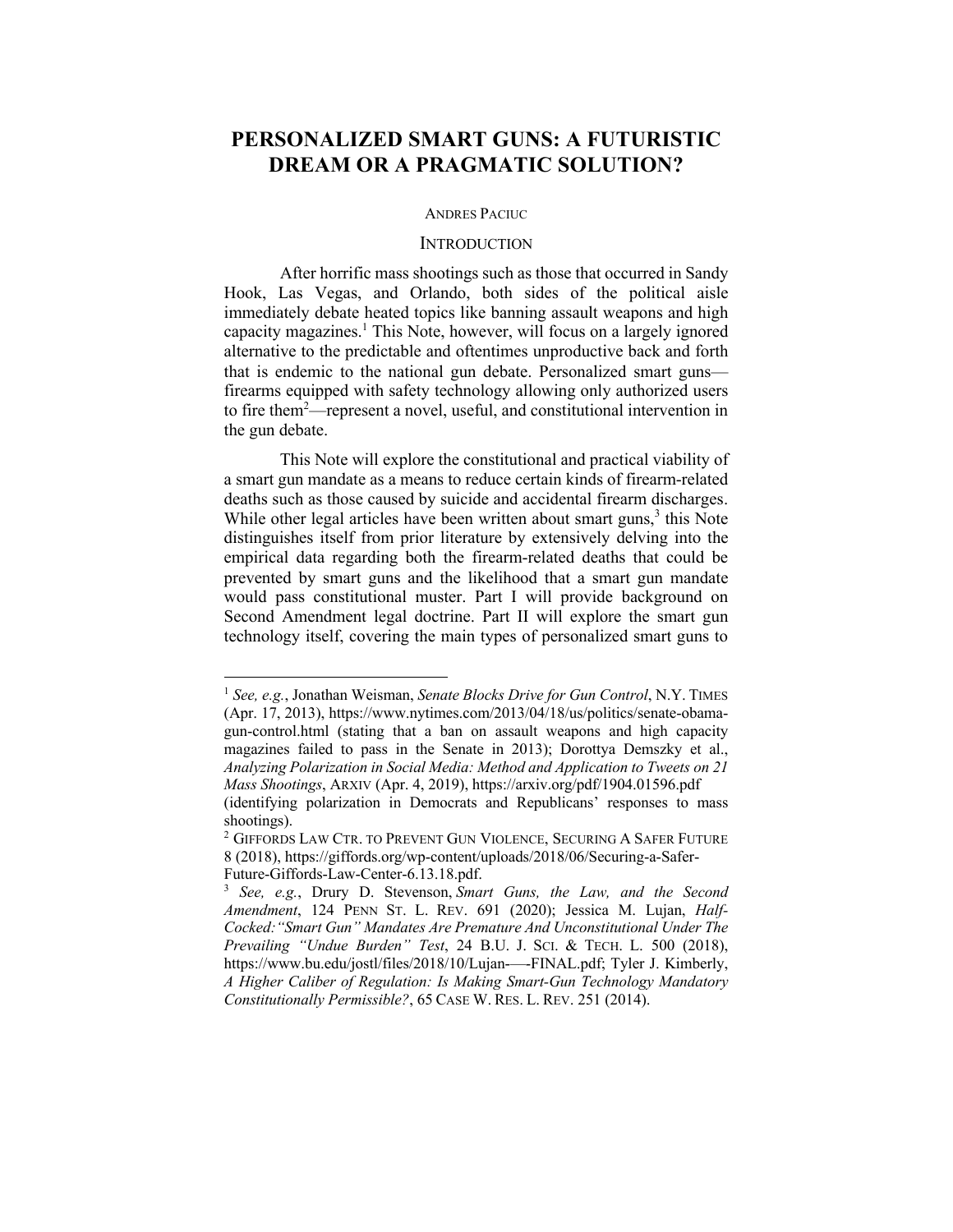later highlight how the reliability of the technology plays into the constitutional viability of a smart gun mandate. Part III will then assess whether smart guns are effective in mitigating firearm-related deaths. Part IV will analyze the constitutionality of a smart gun mandate. Part V will examine the practical roadblocks that may impede smart gun legislation and funding. The Note concludes that smart guns themselves are constitutional and would reduce certain types of gun deaths. Further, although the roadblocks to smart gun implementation on a mass scale are quite burdensome, they are not insurmountable.

## I. THE SECOND AMENDMENT

This section provides the Second Amendment background necessary to discuss the constitutional viability of smart guns. Ratified in 1791 as part of the Bill of Rights, the Second Amendment of the United States Constitution declares that "[a] well regulated Militia, being necessary to the security of a free State, the right of the people to keep and bear Arms, shall not be infringed."<sup>4</sup> These twenty-seven words are the subject of heated and controversial discussions among constitutional law scholars, policymakers, politicians, gun regulation supporters, and gun rights advocates.<sup>5</sup>

The Second Amendment debate centers around two opposing interpretations of the text: the militia-based interpretation and the private purposes interpretation.<sup>6</sup> Essentially, the militia-based interpretation limits the right to "keep and bear arms" to people, arms, and activities that have some connection to a "well regulated Militia."<sup>7</sup> Conversely, the private purpose interpretation does not confine the right to the militia. Rather, it contends that the Second Amendment protects the right to keep and bear arms for individual purposes, such as protecting one's own home in selfdefense. <sup>8</sup> The question of which interpretation would prevail as a matter of constitutional law was resolved in the controversial 2008 Supreme

<sup>4</sup> U.S. CONST. AMEND. II.

<sup>5</sup> *See, e.g.*, James C. Phillips & Josh Blackman, *The Mysterious Meaning of the Second Amendment*, THE ATLANTIC (Feb. 28, 2020),

https://www.theatlantic.com/ideas/archive/2020/02/big-data-second-

amendment/607186/ (highlighting the debate regarding the meaning of the Second Amendment); Michael T. O'Donnell, *The Second Amendment: A Study of Recent Trends*, 25 U. RICH. L. REV. 501 (1991) (stating that the "interpretation of these twenty-seven words has generated considerable debate since they were first declared in force in 1791").<br><sup>6</sup> *See* JOSEPH BLOCHER & DARRELL A. H MILLER, THE POSITIVE SECOND

AMENDMENT 59 (Alexander Tsesis ed. 2018).

 $^7$  *Id.* 

<sup>8</sup> *Id.*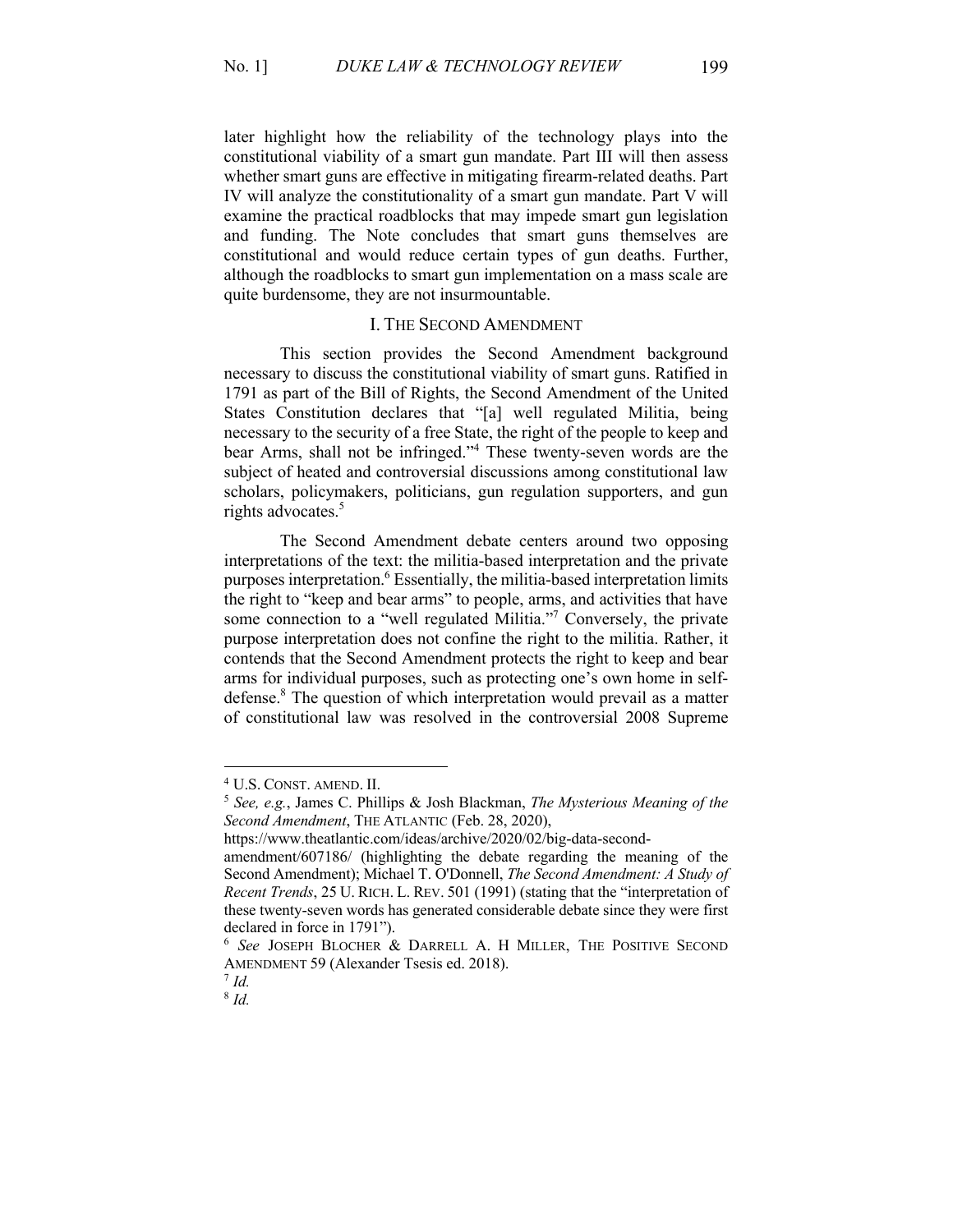Court case of *District of Columbia v. Heller*, <sup>9</sup> which officially turned the private purpose interpretation into constitutional law doctrine.

The statute in question in *Heller* was the District of Columbia's Firearms Control Regulation Act.<sup>10</sup> The statute made it practically illegal to possess a new handgun in the District of Columbia by simultaneously criminalizing the possession of an unregistered firearm and prohibiting the registration of new handguns.<sup>11</sup> Additionally, it required residents to keep their lawfully-owned firearms "unloaded or disassembled or bound by a trigger lock or similar device" except when being used for lawful recreational activities or when located in a place of business.<sup>12</sup> Dick Heller, a special police officer for the Thurgood Marshall Judiciary building who was permitted to carry a handgun while on duty, challenged the constitutional validity of the D.C. statute.<sup>13</sup> He wanted to keep a handgun at home for self-defense and applied for a permit, but D.C. rejected his application.14

In a majority opinion by Justice Scalia, the Supreme Court concluded that both the D.C. ban on handgun possession in the home and the statute's storage restrictions violated the Second Amendment.<sup>15</sup> In holding that "[t]he Second Amendment protects an individual right to possess a firearm unconnected with service in a militia, and to use that arm for traditionally lawful purposes, such as self-defense within the home,"<sup>16</sup> the Supreme Court elected to adopt the private purpose interpretation of the Second Amendment.<sup>17</sup>

While there is plenty of existing literature analyzing *Heller*, <sup>18</sup> none has directly addressed its application to smart guns. Two segments of the

<sup>16</sup> *Id.* at 570.

<sup>&</sup>lt;sup>9</sup> 554 U.S. 570 (2008).

<sup>10</sup> BLOCHER & MILLER, *supra* note 6, at 52.

<sup>11</sup> *Heller*, 554 U.S. at 574–75.

<sup>12</sup> *Id.* at 575.

<sup>13</sup> *Id.*

<sup>14</sup> *Id.*

<sup>15</sup> *Id.* at 635.

<sup>17</sup> BLOCHER & MILLER, *supra* note 6, at 62.

<sup>18</sup> *See generally* Kyle Hatt, *Gun-Shy Originalism: The Second Amendment's Original Purpose in* District of Columbia v. Heller, 44 SUFFOLK U. L. REV. 505 (2011) (examining "the conflict between *Heller*'s reading of the Second Amendment's original purpose . . . and its holding about self-defense and dicta on the Amendment's limitations"); Andrew R. Gould, *The Hidden Second Amendment Framework within* District of Columbia v. Heller, 62 VAND. L. REV. 1535 (2019) (analyzing the *Heller* decision to articulate a standard of review for gun regulations); David C. Williams*, Death to Tyrants:* District of Columbia v. Heller *and the Uses of Guns*, 69 OHIO ST. L.J. 641 (2008) (exploring how "Scalia departs sharply from his own preferred interpretive method" to conclude that "the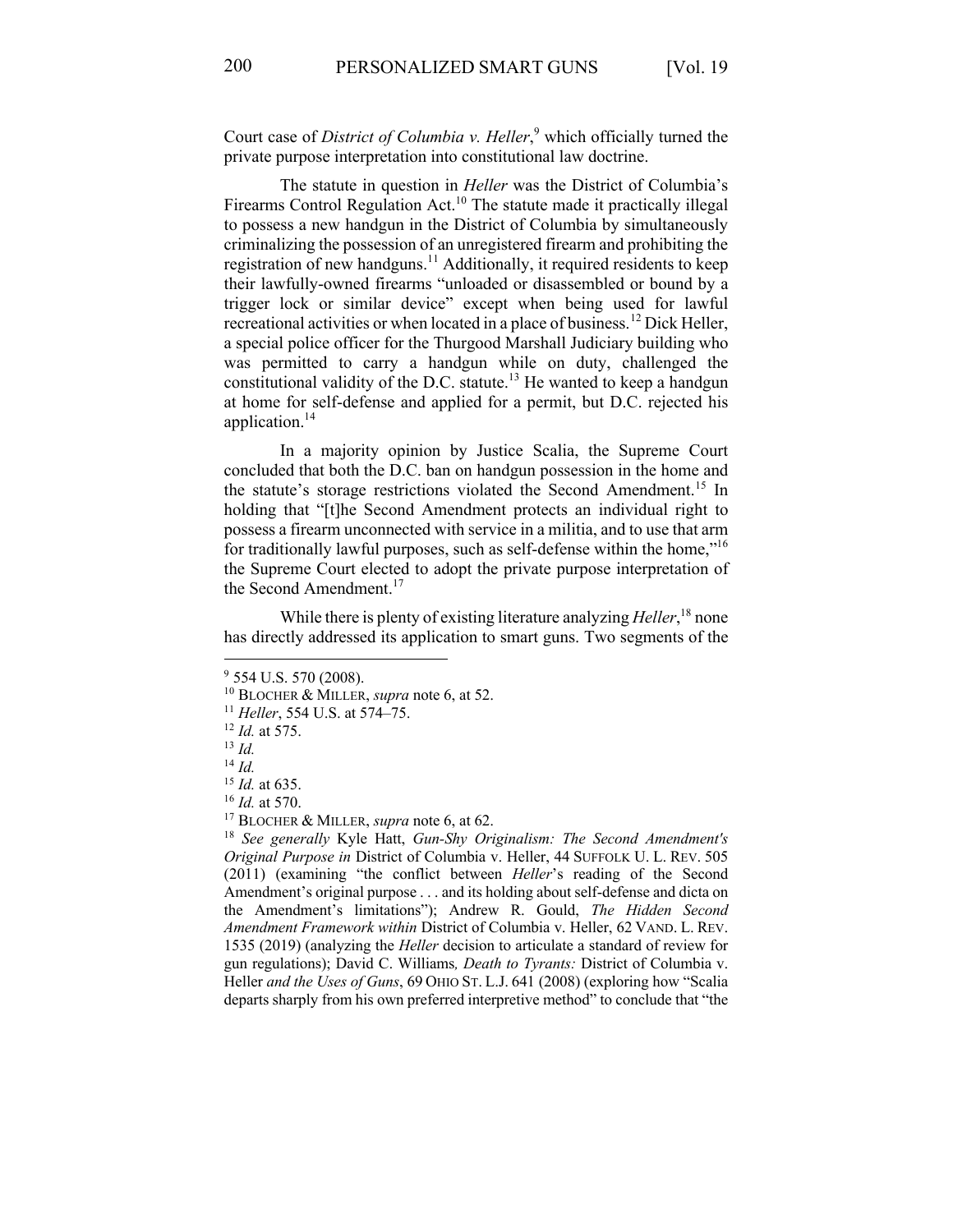majority opinion are relevant to this new issue: (1) the unconstitutionality of the D.C. law's particular trigger lock and gun storage requirements and (2) the constitutional limits on the Second Amendment individual right to keep and bear arms.

In determining the constitutionality of the D.C. law's requirement that "any lawful firearm in the home be disassembled or bound by a trigger lock at all times,"<sup>19</sup> Justice Scalia reasoned that the requirement essentially rendered lawful firearms inoperable in the home.<sup>20</sup> He concluded that the "unequivocal text"<sup>21</sup> of the D.C. law did not contain an exception for selfdefense purposes; as such, the law made it "impossible for citizens to use [their firearms] for the core lawful purpose of self-defense."<sup>22</sup> Therefore, Justice Scalia determined that the law's requirement was unconstitutional.<sup>23</sup>

Justice Scalia, however, also emphasized that the "[individual] right secured by the Second Amendment is not unlimited."<sup>24</sup> He devoted a section of the opinion to listing some of the constitutionally permissible limits on the Second Amendment right. He emphasized that:

nothing in our opinion should be taken to cast doubt on longstanding prohibitions on the possession of firearms by felons and the mentally ill, or laws forbidding the carrying of firearms in sensitive places such as schools and government buildings, or laws imposing conditions and qualifications on the commercial sale of arms.<sup>25</sup>

He clarified that these "presumptively lawful regulatory measures" were only examples and that the list was not meant to be exhaustive.<sup>26</sup> Part IV will explain the importance of these two segments of *Heller* to the constitutionality of smart guns.

Amendment protects a right of self-defense"); Nelson Lund, *The Second Amendment,* Heller*, and Originalist Jurisprudence*, 56 UCLA L. REV. 1343 (2009) (critiquing the majority's originalist analysis and other forms of reasoning as defective); Adam Winkler, Heller*'s Catch-22*, 56 UCLA L. REV. 1551 (2009) (highlighting various "missteps and contradictions" in the decision); Jordan E. Pratt, *A First Amendment-Inspired Approach to* Heller*'s "Schools" and "Government Buildings"*, 92 NEB. L. REV. 537 (2014) (interpreting *Heller*'s "presumptively lawful" regulations through a First Amendment approach). <sup>19</sup> *Heller*, 554 U.S. at 628.

<sup>20</sup> *Id.* at 630. <sup>21</sup> *Id.* <sup>22</sup> *Id.* <sup>23</sup> *Id.* <sup>24</sup> *Id.* at 626.

<sup>25</sup> *Id.* at 626–27.

<sup>26</sup> *Id.*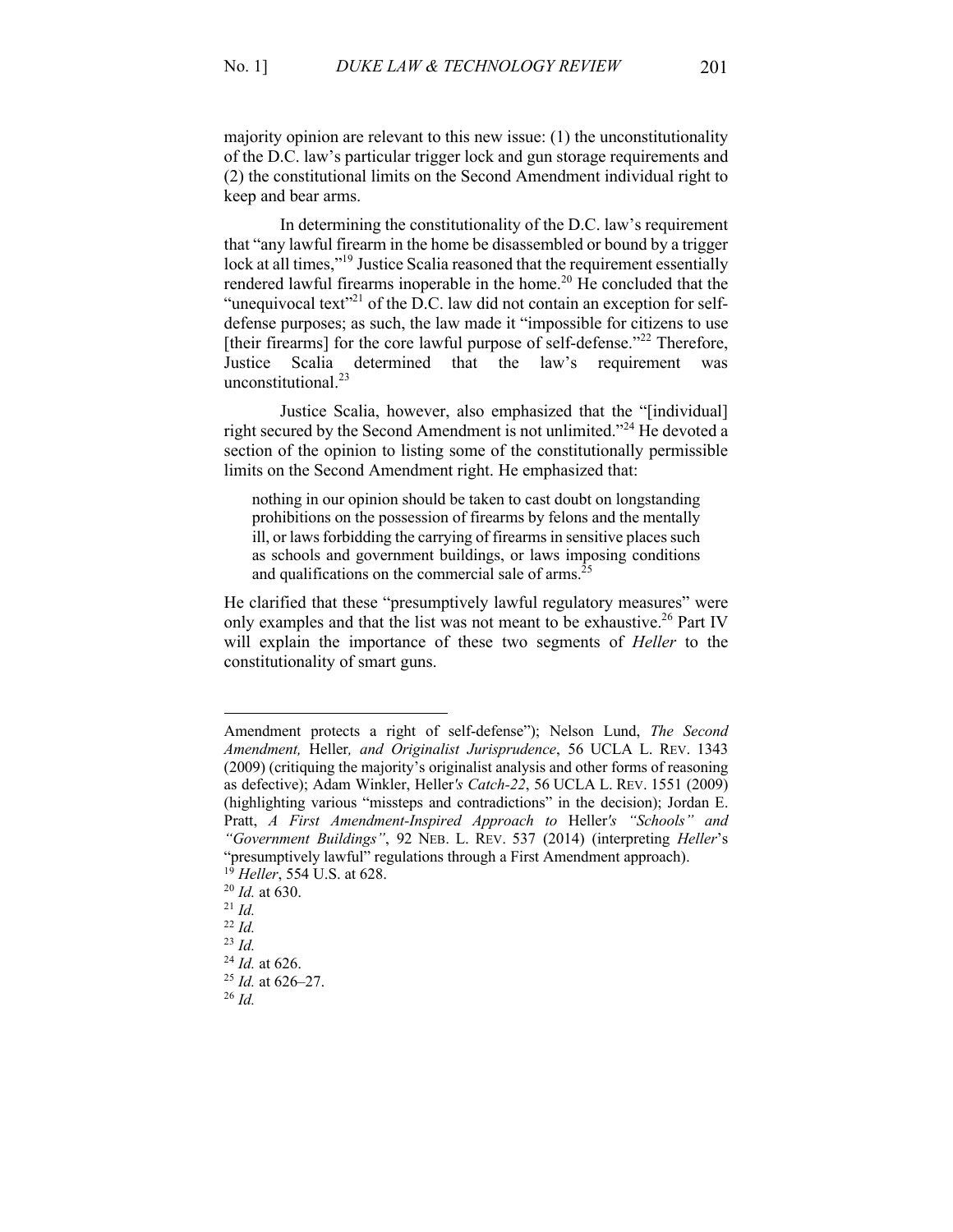#### II. SMART GUN TECHNOLOGY

This section provides a brief overview of personalized smart gun technologies that will be implicated in the constitutional analysis in Section IV. Generally, firearms work in the following way: "a trigger releases a firing pin, which strikes ammunition, causing a small and contained explosion which launches a projectile, or bullet, down a metal tube at a target."<sup>27</sup> Smart guns use technology to enable, disable, perfect, or keep track of this process. There are multiple types of smart guns;<sup>28</sup> however, this Note focuses specifically on personalized smart guns. Also known as electronically controlled safety mechanisms (ECSMs) in the military context, personalized smart guns are weapons that only the owner or designated user can fire.<sup>29</sup> This section examines the two most common types of personalized smart guns and explains their underlying mechanisms, benefits, and drawbacks, which impact their usefulness, constitutionality, and the likelihood of their widespread adoption by the general population.

Biometric-based trigger lock guns are one of the two common types of personalized smart guns.<sup>30</sup> Generally, they consist of fingerprint or palm-based readers that unlock the firearm when the user's biometric information is recognized, similar to the technology that allows smartphone owners to unlock their phones.<sup>31</sup> There are two main types of biometric-based trigger locks: those that use physical biometric scanners and those that use behavioral biometrics.<sup>32</sup> The former include fingerprint and palm print scanners — the most common types of scanners — as well as facial recognition and iris recognition scanners.<sup>33</sup> The latter recognize behavioral characteristics, such as characteristics of voice and grip.<sup>34</sup>

Kai Kloepfer, a teenager from Colorado, developed a prototype for a biometric smart gun in response to a mass shooting.<sup>35</sup> This prototype

<sup>27</sup> Anthony W. Metzler, *Triggered: Mass Shootings, Smart Gun Technology and the Search for Solutions*, 19 J. HIGH TECH. L. 103, 109 (2018).

<sup>28</sup> *See generally* Stevenson, *supra* note 3 (examining semiautonomous or precision-guided firearms, precision-guided firearms, guns that track and store certain information like time of discharge, location, and angle of discharge, and "glockchain" firearms that use the blockchain to safely secure firing information).  $^{29}$ *Id.* at 693.

<sup>30</sup> *Id.* at 702*.*

<sup>31</sup> *Id.*

<sup>32</sup> *Id.* at 703.

<sup>33</sup> *Id.*

<sup>34</sup> *Id.*

<sup>35</sup> Metzler, *supra* note 27, at 122.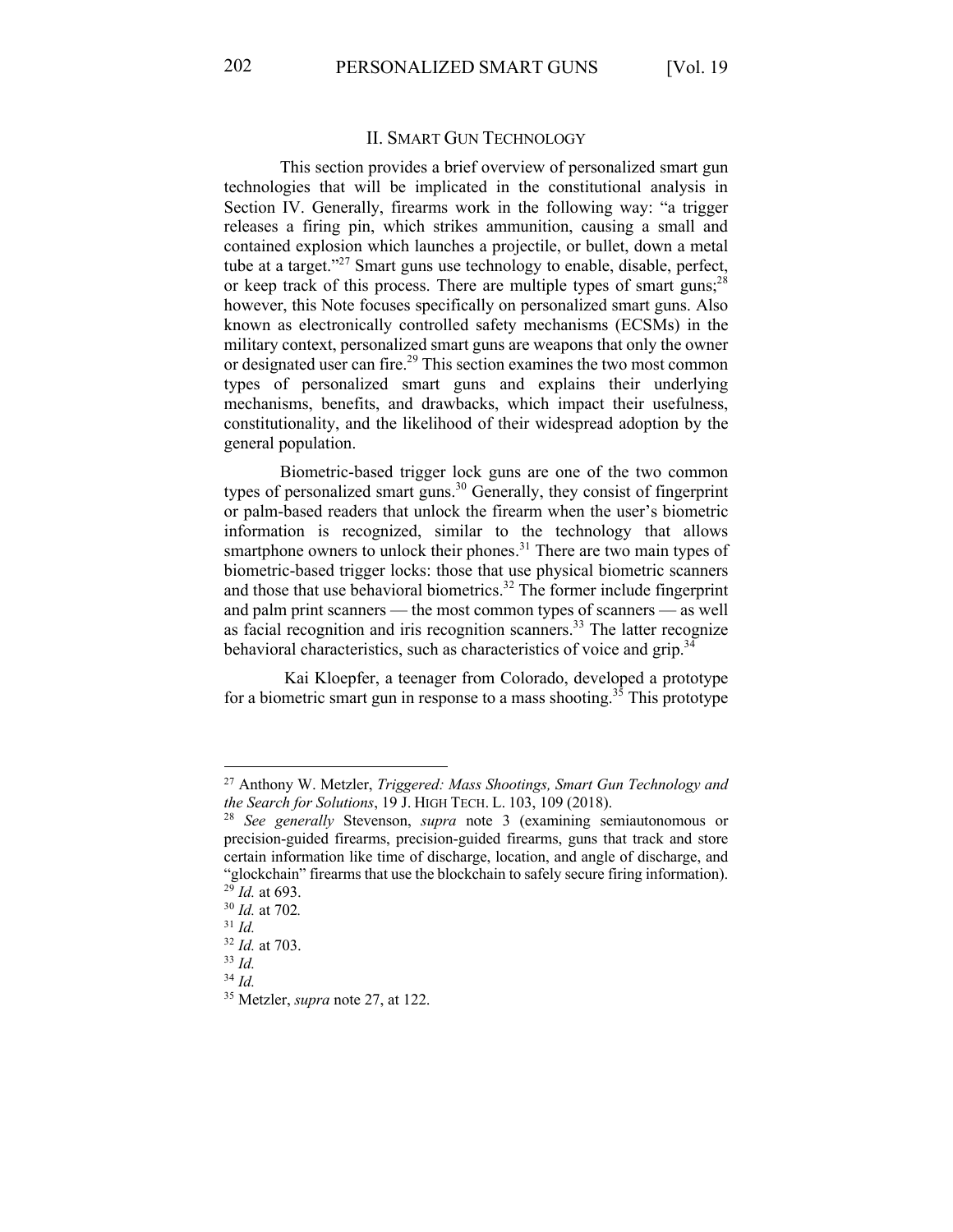is a good example of how some biometric-based trigger locks work. As opposed to a traditional fingerprint scanner, the prototype:

uses a sensor to pass a very small electrical current through a fingerprint, which conducts electricity to create an image that allows the weapon to fire. Kloepfer states that the technology does not necessarily read your fingerprint in the way one would expect; rather it is similar to electronic signatures at the supermarket. Electronic signatures at supermarkets determine fraud by comparing metrics of the user, such as how a user holds the stylus. Kloepfer's design for a fingerprint scanner on a firearm acts in the same capacity, measuring how an individual holds the gun as opposed to reading the lines of their skin.<sup>36</sup>

While certainly innovative, biometric-based trigger locks are far from perfect. For example, the technology can misread a user's handprints or fingerprints if the user's hand is wet, dirty, or sweaty or if the user is wearing gloves, thereby preventing the gun from firing.<sup>37</sup> These problems have been overcome to some degree by using dynamic grip recognition instead of traditional scanners.<sup>38</sup> Additionally, battery issues may render the gun inoperative at times,<sup>39</sup> though this issue is mitigated by technologies that only use battery power when the trigger is pulled.<sup>40</sup>

Biometric technology has also been used in external firearm locking devices. Unlike smart guns in which the authentication technology belongs to the gun itself, these external devices are attachable to many traditional types of firearms.<sup>41</sup> Similar to biometric-based smart guns, these external locks have a fingerprint scanner that allows only the authorized user to unlock the gun.<sup> $42$ </sup> The IdentiLock and Viking Biometric Trigger lock are two examples that are already commercially available.<sup>43</sup> Some of these biometric safety attachments are reasonably priced at eighty-nine dollars, have lasting battery power, rarely malfunction, and can be unlocked by the authorized user in milliseconds.<sup>44</sup> As will be shown

<sup>40</sup> *Id.*

<sup>36</sup> *See id.* (citing Katharine Gammon, *The Tech Behind Smart Guns,* INSIDE SCI. (Feb. 8, 2016), https://perma.cc/BG3V-9LRF).

<sup>37</sup> Stevenson, *supra* note 3, at 702; GIFFORDS LAW CTR., *supra* note 2, at 53.

<sup>38</sup> Stevenson, *supra* note 3, at 703.

<sup>39</sup> *Id.*

<sup>41</sup> GIFFORDS LAW CTR., *supra* note 2, at 41.

<sup>42</sup> *Id.*

<sup>43</sup> IDENTILOCK, https://getidentilock.com (last visited May 5, 2020); VIKING BIOMETRIC TRIGGER LOCK, https://vikingtriggerlock.com/ (last visited May 5, 2020).

<sup>44</sup> *Id.*; *see also* GIFFORDS LAW CTR., *supra* note 2, at 52–58 (listing other reliable personalized smart gun technologies, such as the GunGuardian and Vara).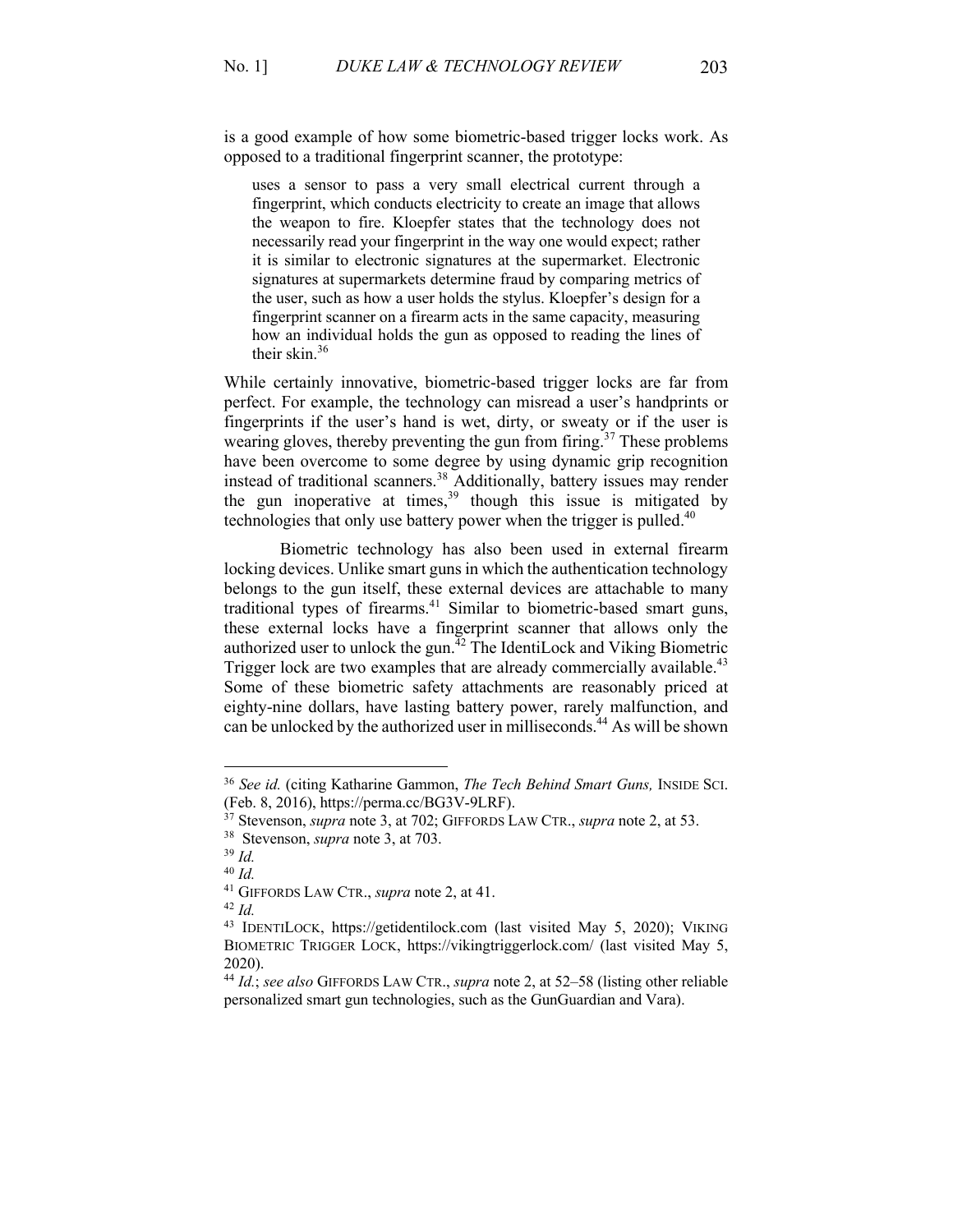in Part VI, the reliability of these technological features greatly affects the constitutionality of a smart gun mandate. Safety goals of storage mandates can be met without imposing on gun owners' right to bear arms in selfdefense in a life-threatening situation. If the technology is as reliable as the smart gun manufacturers purport it to be, then they are attractive alternatives for gun owners who wish to safely store their firearms but do not want to deal with the potentially life-threatening burden of taking a few seconds to unlock a traditional gun safe with a key or combination.<sup>45</sup>

The second common example of personalized smart guns are firearms that are trigger locked by radio frequency identification (RFID) tokens and use radio frequency to fire.<sup>46</sup> These smart guns are equipped with a ferrous locking mechanism that blocks the firing pin from working.<sup>47</sup> They have an electromagnet that is only activated when it receives a radio wave token from an external device, such as an electronically matched chip in the form of a watch, key fob, pendant, or ring.48 The token contains an electromagnetic transmitter that emits a signal to the gun, thereby disengaging the ferrous locking mechanism and magnetically dislodging the gun's firing pin, thus allowing the gun to be used.49

This smart gun technology is plagued by more issues than the biometric-based trigger locks and is therefore less likely to be constitutional (as discussed in Part IV). For example, if the paired token is lost, misplaced, or in another room, the gun cannot be fired.<sup>50</sup> Like biometric-based trigger locks, battery issues are also a problem. More importantly, however, RFID token trigger locks are less reliable than biometric-based trigger locks due to their susceptibility to hacking. A mere 15-dollar magnet placed near a firearm's electromagnet is all a hacker needs to unlock the firearm's firing pin.<sup>51</sup> This is the cheapest, easiest, and most effective way to hack an RFID-locked firearm.

In sum, while the technological inefficiencies and downsides of certain smart guns, particularly those that use RFID technology, should not be ignored, the current state of biometric smart gun technology seems

<sup>45</sup> *See supra* note 43 and accompanying discussion; *see also* GIFFORDS LAW CTR., *supra* note 2, at 41.

<sup>46</sup> Metzler, *supra* note 27, at 120.

<sup>47</sup> *Id.*

<sup>48</sup> Stevenson, *supra* note 3, at 702.

<sup>49</sup> Metzler, *supra* note 27, at 120.

<sup>50</sup> Stevenson, *supra* note 3, at 712. 51 *See id.* at 709 (citing Andy Greenberg, *Anybody Can Fire This 'Locked' Smart Gun With \$15 Worth of Magnets*, WIRED (July 24, 2017, 2:06 PM), https://bit.ly/3dqzFpC)).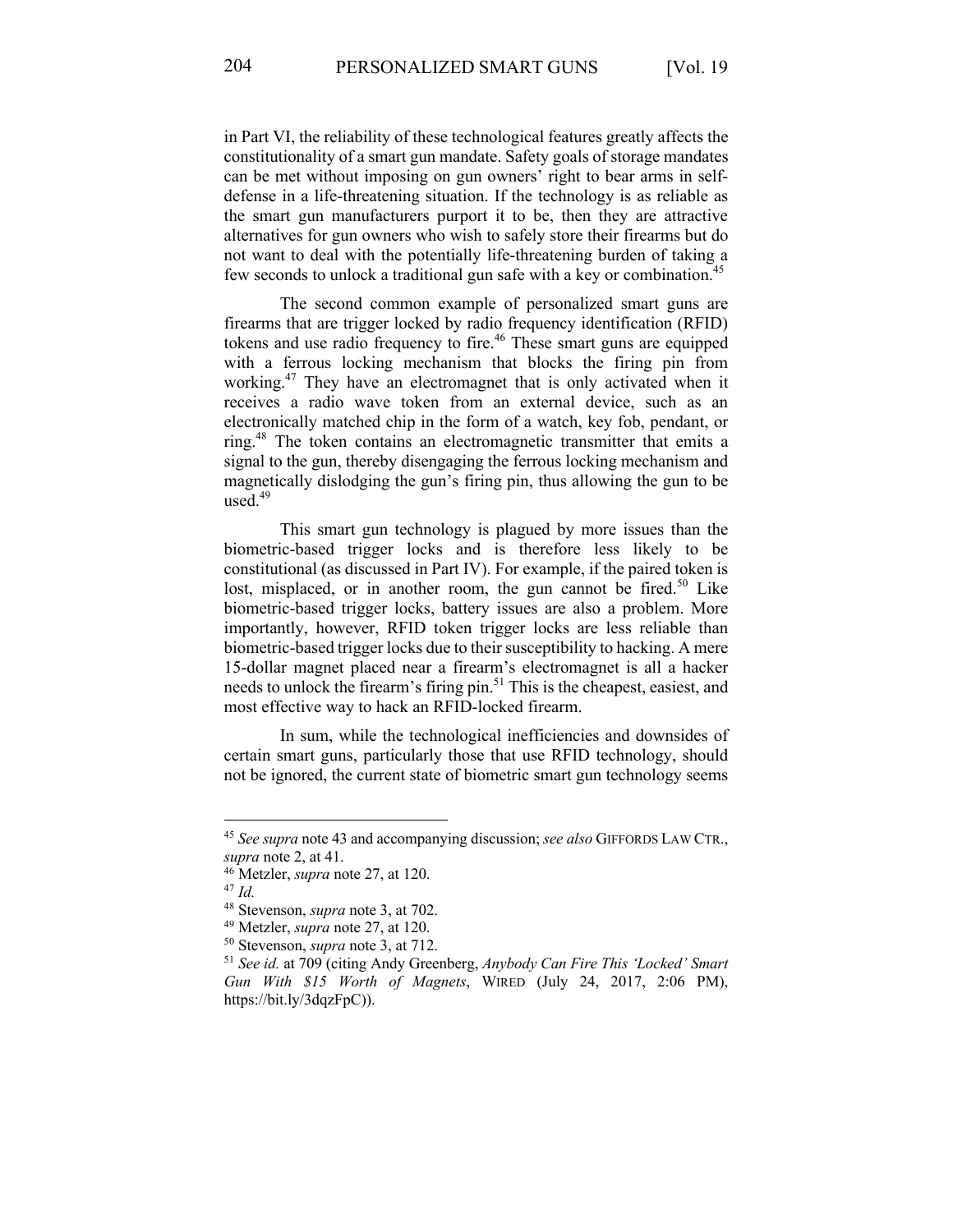to be reliable. This reliability will likely continue to increase with future technological developments. 52

## III. SMART GUNS: A LIFE-SAVING TECHNOLOGY OR A WASTE OF RESOURCES?

This section addresses whether smart guns would help prevent firearm-related deaths and concludes that while smart guns may not prevent all types of firearm-related deaths, they would still help prevent youth firearm-related suicides and accidental firearm deaths—a worthy public health goal.

First, smart guns are an effective way to prevent youth suicides.<sup>53</sup> Firearm suicide rates among children and adolescents are particularly alarming. The suicide rate among children and adolescents has increased by sixty-five percent over the last ten years.<sup>54</sup> Out of all the gun-related deaths in children and adolescents in 2016, thirty-five percent were suicides.<sup>55</sup> In that same year, more than  $1,100$  adolescents (ten – nineteen years old) died by firearm suicide.<sup>56</sup> In 2017, forty-three percent of youth suicides involved a firearm.<sup>57</sup> Importantly, over eighty percent of children and adolescent firearm suicides involved a firearm belonging to a family member.<sup>58</sup> This statistic, coupled with the fact that 4.6 million children in the United States live in a home with an unlocked, loaded firearm, helps

<sup>57</sup> *Id.*

<sup>58</sup> EVERYTOWN (2019), *supra* note 55.

<sup>52</sup> *See* GIFFORDS LAW CTR., *supra* note 2, at 52–58 (describing different brands and types of reliable smart gun technology that is currently in development or on sale: Biofire Technologies, iGun Technolgies, Sentinl, Vara, and GunGuardian). It is worth noting that the accuracy of the Biofire smart gun's fingerprint scanner is 99.999% and is therefore more reliable than the firearm's mechanical components. Additionally, the Biofire handgun "is about as hackable as a toaster." *Id.* at 53.

<sup>53</sup> Stevenson, *supra* note 3, at 704.

<sup>54</sup> *See generally* EVERYTOWN FOR GUN SAFETY, DISRUPTING ACCESS: ADDRESSING FIREARM SUICIDE IN THE U.S. (Sept. 10, 2018), https://everytownresearch.org/reports/disrupting-access/ (providing a statistical report of firearm suicides in the U.S.).

<sup>55</sup> *See* EVERYTOWN FOR GUN SAFETY, FIREARM SUICIDE IN THE UNITED STATES (Aug. 30, 2019), https://everytownresearch.org/firearm-suicide/ (providing an updated report and analysis of firearm suicides in the U.S.).

<sup>56</sup> *See* Richard Florida & Nicole Javorsky, *Teen Suicide Rates Are Higher In States Where More People Own Guns*, CITYLAB (Jan. 29, 2019, 10:50 AM), https://www.bloomberg.com/news/articles/2019-01-29/researchers-link-u-s-gunownership-and-youth-suicide (providing statistics on youth suicide and gun ownership, concluding that teen suicide rates are higher in states where more people own guns).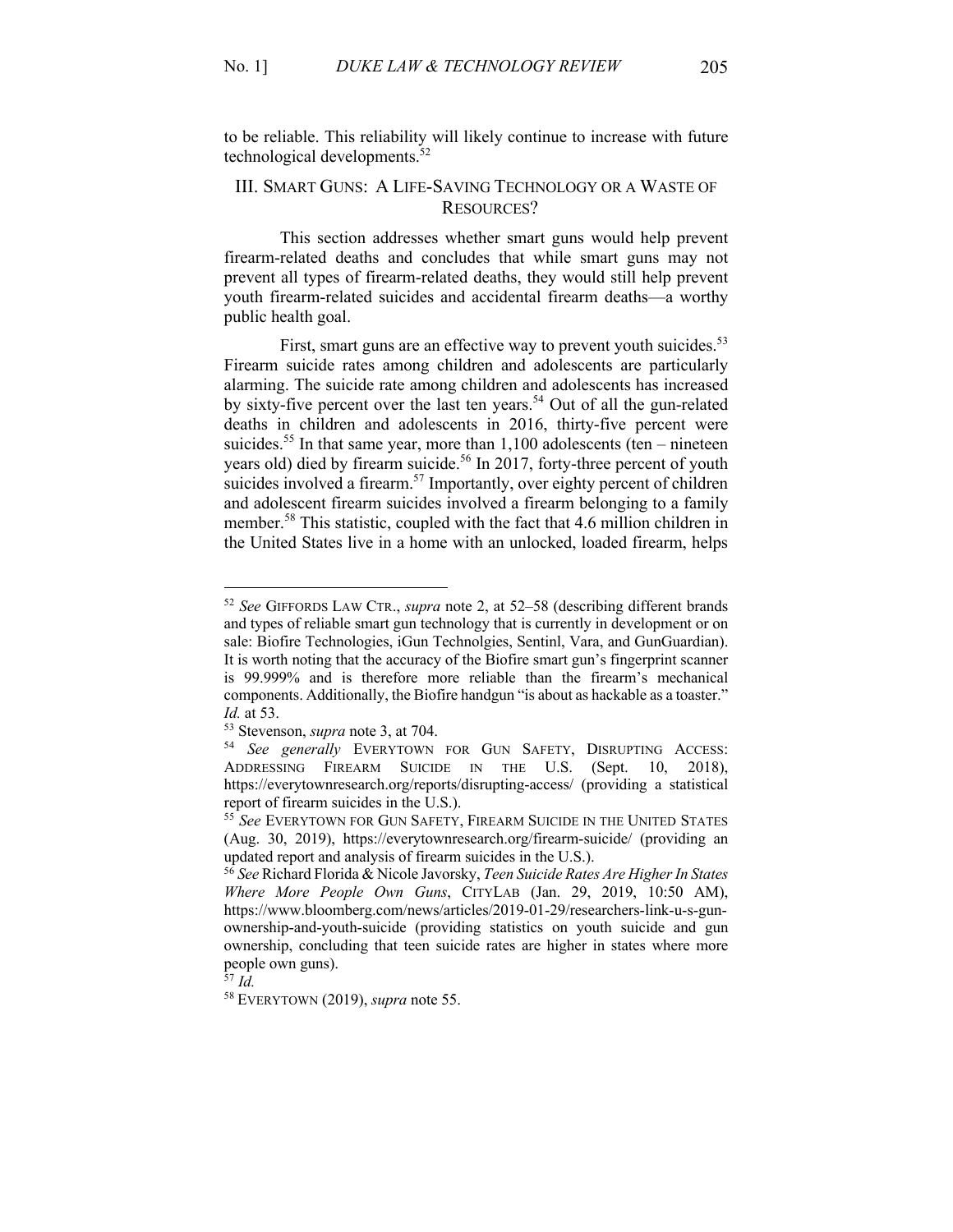explain why firearm suicide among youths occurs at such high rates.<sup>59</sup> Further, studies suggest that unsafe firearm storage is highly associated with firearm suicide among children and adolescents.<sup>60</sup>

Additionally, teenagers with no access to firearms rarely find substitutive means to commit suicide. $61$  Thus, making it harder for children and teenagers to access and operate family members' firearms decreases the likelihood of adolescent suicide. Smart guns accomplish this goal: by restricting the operation of the firearm to only the authorized users—such as the parents—smart guns prevent the situations in which a child or teenager finds a family member's firearm and uses it to commit suicide. While some may argue that smart guns would not be effective in preventing these types of suicides because the teenager would simply look for a suicide method that does not involve a firearm, this belief is mistaken: the most common alternative suicide methods to firearm are substantially less lethal.<sup>62</sup> Therefore, given that most youth suicides tend to be impulsive<sup>63</sup> and that firearm suicides are disproportionately lethal compared to other suicide methods, smart guns are an effective way to prevent these tragedies. It is important to note, however, that smart guns are likely to be ineffective in preventing the leading cause of firearm

<sup>59</sup> EVERYTOWN (2018), *supra* note 54.

<sup>60</sup> *See, e.g.*, Anita Knopov et al., *Household Gun Ownership and Youth Suicide Rates at the State Level, 2005–2015*, 56 AM. J. OF PREVENTIVE MED. 335*–*42 (2019), https://www.ajpmonline.org/article/S0749-3797(18)32383-3/fulltext

<sup>(</sup>finding a positive association between gun ownership and youth suicides); Seema Shah et al., *Adolescent Suicide and Household Access to Firearms in Colorado: Results of a Case-Control Study*, 26 J. OF ADOLESCENT HEALTH 157, 157*–*63 (2000) (concluding that limiting household access to firearms may reduce teenage suicides).

<sup>61</sup> *See* Knopov et al., *supra* note 60, at 339 (observing no "substitution effect" when firearms are not present); *see also* AM. ACAD. OF PEDIATRICS, *Firearm-Related Injuries Affecting the Pediatric Population*, 130 PEDIATRICS e1416, e1418 (2012), https://pediatrics.aappublications.org/content/130/5/e1416

<sup>(</sup>concluding that "[t]he association of a gun in the home and increased risk of suicide among adolescents has been well documented . . . this association is significant even in those teens without a previous psychiatric diagnosis"). 62 *See* GIFFORDS LAW CTR, s*upra* note 2, at 32 (noting that "[s]uicide attempters

die 84% of the time when a gun is used, while suicide attempts by drug overdose have only a 2.5% fatality rate, jumping has a 20% fatality rate, and self-inflicted cutting has a less than 1% fatality rate. The bottom line: a suicide prevented by removing access to a gun may be a life saved").

<sup>63</sup> *See id*. at 31 (stating that teenagers can act on suicidal ideations within five minutes); *see* AM. ACAD. OF PEDIATRICS, *supra* note 61 (stating that "[a]dolescents are at a relatively high risk of attempting suicide as a consequence of their often impulsive behavior").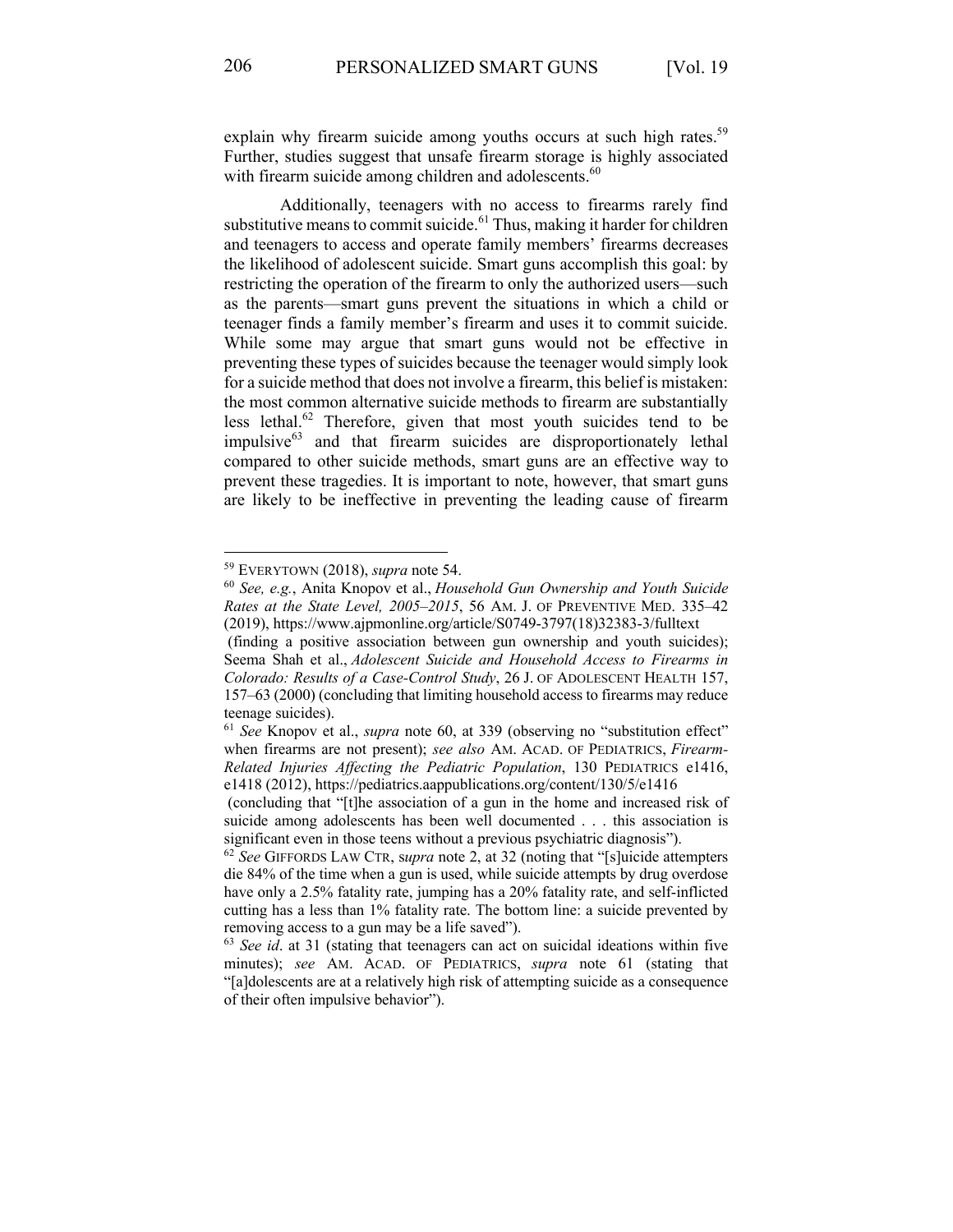deaths, adult suicide, <sup>64</sup> as the various user authentication processes are rendered meaningless when the authorized, suicidal adult intends to use the smart gun.

Smart guns are also an effective way to protect children and teenagers from accidental shootings.<sup>65</sup> There have been at least 1,777 unintentional shootings by children since 2015, resulting in 656 deaths and  $1,169$  injuries.<sup>66</sup> While these types of deaths comprise a small percentage of all firearm-related deaths,  $\delta^7$  measures to mitigate the likelihood of accidental gun deaths in children should still be pursued. When it comes to firearms, these tragic deaths may be the most preventable: smart guns would help prevent them because most unintentional firearm injuries and deaths involve guns belonging to relatives.<sup>68</sup> By only permitting authorized users to fire the gun, smart guns would prevent children from unintentionally shooting, injuring, or killing each other or themselves if they find a relative's improperly stored gun.<sup>69</sup> Additionally, the potential of personalized smart guns to help reduce these sorts of deaths has become more relevant and the issue has become even more pressing with the recent increase in unintentional shootings by children during the COVID-19 pandemic,<sup>70</sup> which has coincided with an increase in gun sales.<sup>71</sup>

<sup>64</sup> Stevenson, *supra* note 3, at 709.

<sup>65</sup> GIFFORDS LAW CTR., *supra* note 2, at 33.

<sup>66</sup> *See* EVERYTOWN FOR GUN SAFETY, #NOTANACCIDENT INDEX (2021), https://everytownresearch.org/notanaccident/#15554 (providing an index for the total number of accidental firearm injuries and deaths in the U.S.).

<sup>67</sup> *See* Rebecca M. Cunningham et al., *The Major Causes of Death in Children and Adolescents in the United States*, 379 NEW ENG.J. OF MED. 2468, 2468 (2018) (stating that among total adolescents and children firearm deaths in 2016, 4% were unintentional deaths such as accidental discharge, while 59% were homicides and 35% were suicides).

<sup>68</sup> Stevenson, *supra* note 3, at 700.

<sup>69</sup> *Id.*; *see also* Deborah Azrael et al., *Firearm Storage in Gun-Owning Households with Children: Results of a 2015 National Survey*, 95 J. OF URB. HEALTH 295, 296, 304 (2018) (demonstrating that there are strong correlations between laws that restrict children's access to guns and decreased child firearm deaths, as well as strong correlations between the presence of a firearm at home and an increased likelihood of accidental child firearm deaths).

<sup>70</sup> Erin Donaghue, *"Alarming" spike in deadly unintentional shootings by kids as gun sales soar during lockdowns*, CBS NEWS (May 8, 2020, 12:36 PM), https://www.cbsnews.com/news/unintentional-shootings-guns-kids-sales-

coronavirus-lockdowns/. 71 *See* EVERYTOWN FOR GUN SAFETY, COVID-19 GUNS: ADDRESSING GUN VIOLENCE AMID THE CORONAVIRUS 3 (2020), https://everytown.org/documents/ 2020/04/21984.pdf/ (describing how the recent "surge in gun purchases" may increase firearm-related injuries and deaths in the home); *see also* Jackie Powder, *Surge of Gun Sales Amid COVID-19 Worries Experts*, JOHNS HOPKINS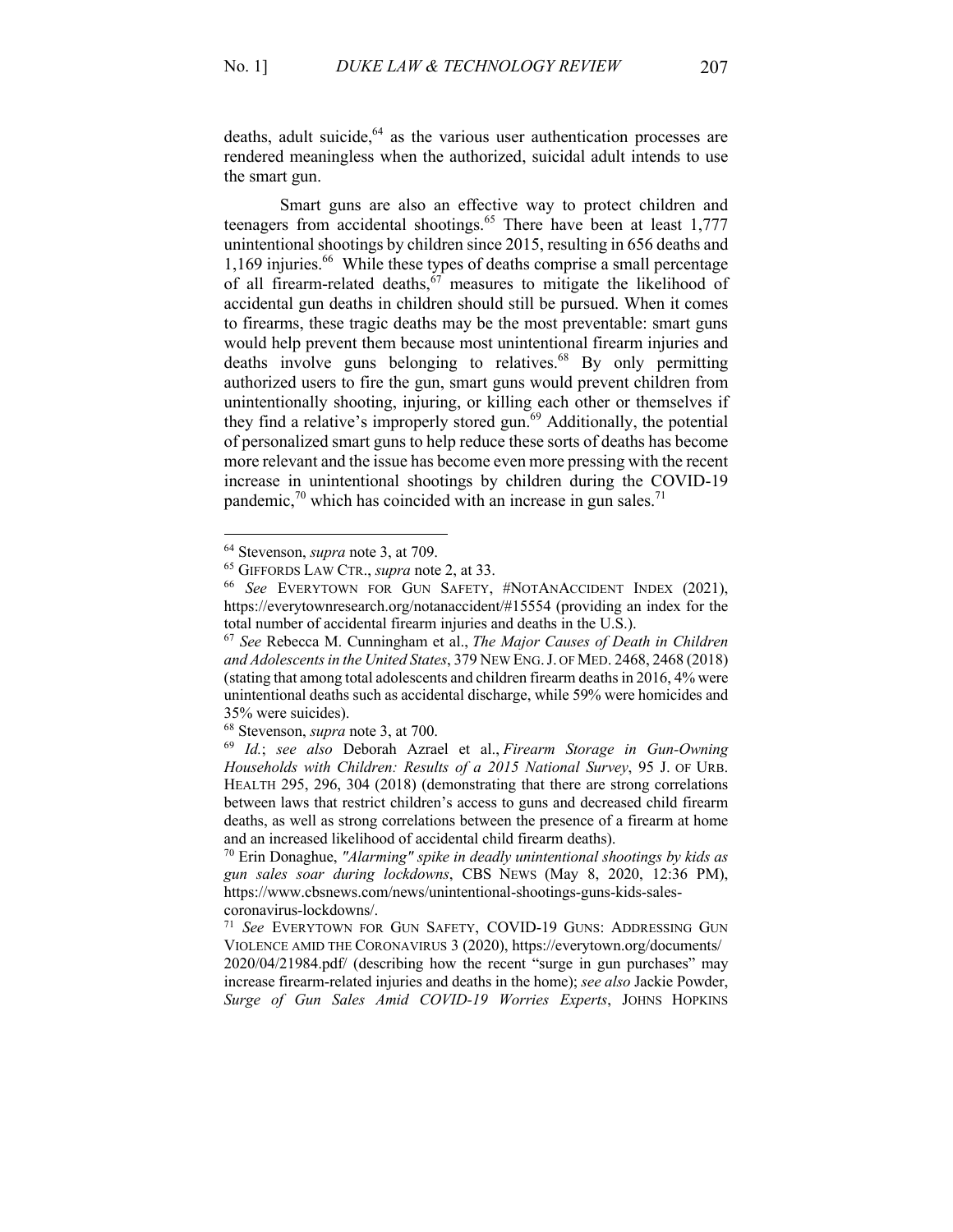Critics argue that smart guns would not prevent accidental discharges by children because research has shown that most people who would buy a smart gun already have other traditional firearms in their homes. Thus, the same risk would still be present in most homes regardless of the presence of a smart gun.<sup>72</sup> These concerns, however, are resolved if biometric-based trigger lock attachments are made mandatory through legislation.<sup>73</sup> Given that these attachments can turn most traditional firearms into smart firearms, they could make gun-owning homes safer by reducing the likelihood of an accidental discharge by a child while simultaneously enabling quick and easy access to the firearm by adults in the house.

Smart guns, however, would not prevent domestic violence cases involving firearms and many types of firearm-related homicides because the perpetrators in these situations usually use their own guns to commit such crimes.<sup>74</sup> Additionally, while smart guns may have helped prevent mass shootings in a minority of cases,  $\frac{75}{15}$  most firearms used in mass shootings are acquired legally.<sup>76</sup> Therefore, a personalized smart gun would not help prevent most of these atrocities because the gun is programmed to activate for the shooter  $^{77}$ 

Smart gun technology, however, is likely to be an effective guard against gun theft.<sup>78</sup> Gun theft is a serious criminal issue in the United States because firearms are stolen from private citizens between 170,000 to  $350,000$  times each year.<sup>79</sup> Additionally, ten to fifteen percent of stolen

BLOOMBERG SCH. OF PUB. HEALTH INSIGHTS (Apr. 9, 2020), https://www.jhsph.edu/covid-19/articles/gun-sales-surge-amid-coronavirusanxiety.html (stating that there was an increase in gun background check filings of more than 1.8 million in February and March 2020 compared to the same period last year). While "[b]ackground checks don't equate to individual gun sales, as one check may be for multiple gun purchases, . . . [background checks] are generally viewed as a proxy for firearm demand." *Id.*

<sup>72</sup> Stevenson, *supra* note 3, at 709–10.

<sup>73</sup> *See infra*, Section IV.A.1.

<sup>74</sup> Stevenson, *supra* note 3, at 723.

<sup>75</sup> *See* Larry Buchanan & Josh Keller, *How They Got Their Guns*, N.Y. TIMES (Feb. 16, 2018), https://www.nytimes.com/interactive/2015/10/03/us/how-massshooters-got-their-guns.html (explaining that Adam Lanza, the twenty-year-old responsible for the Sandy Hook Elementary School massacre, used his mother's guns to kill 26 people–mostly children). 76 Metzler, *supra* note 27, at 124.

<sup>77</sup> *See* Buchanan & Keller, *supra* note 75 (covering how different mass shooters obtained their firearms and highlighting that most mass shooters obtained their firearms legally).

<sup>78</sup> GIFFORDS LAW CTR., *supra* note 2, at 35.

<sup>79</sup> *Id.* at 36, 98.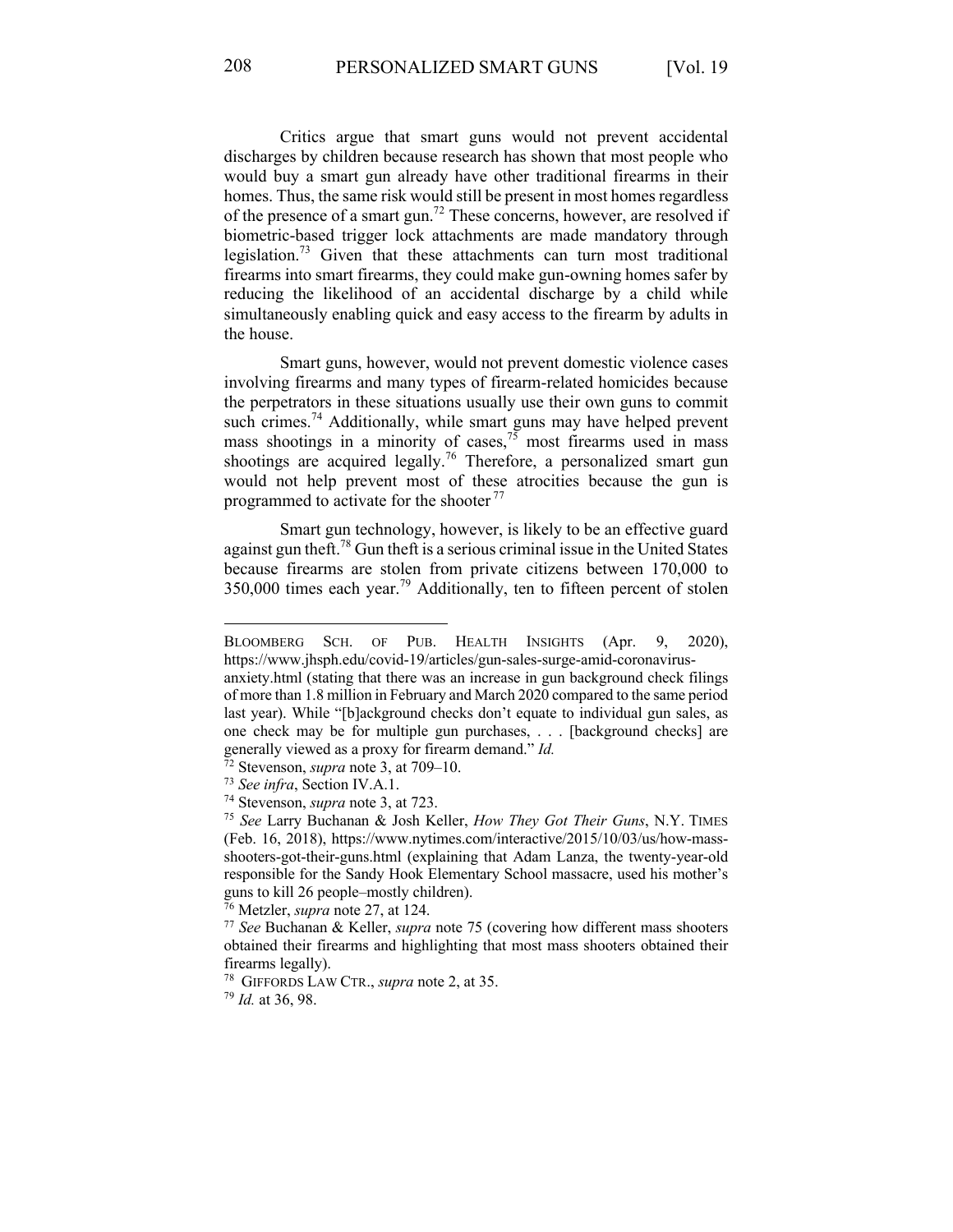firearms are later used in crimes. $80$  Smart guns may help prevent the issues associated with gun theft by making the gun inoperable and worthless to the criminals who are not able to successfully reengineer the stolen smart guns.<sup>81</sup> Further, not only could smart guns help reduce the number of guns available on the black market that are later used to commit crimes,  $8\frac{3}{2}$  but smart guns could also prevent the criminal from using the owner's own gun against her in the course of the theft.<sup>83</sup>

Moreover, smart guns could prevent law enforcement officers from being attacked with their own weapons.<sup>84</sup> In 2018, for example, thirteen percent of officers feloniously killed were shot with their own weapons.<sup>85</sup> Smart guns could thus prevent these situations because the police officer's gun would be inoperable to the criminal who obtains it. It is important to note, however, that some law enforcement agencies have opposed smart guns both because of reliability concerns and because they worry that they may inhibit the officer's safety when she has to use her partner's gun to protect herself.<sup>86</sup> While this could be an issue, officers could program their smart guns to authorize their partners' fingerprints or other biometrical identification information.

#### IV. CONSTITUTIONALITY OF SMART GUNS

This Note has delved into the relevant background of the most influential Second Amendment case, the state of current smart gun technology, and smart guns' potential to mitigate certain firearm-related deaths. It is now essential to determine whether personalized smart guns are constitutional—if they are not, their potential benefits and the heated debates regarding their implementation and practicability should and will be confined to the realm of law school hypotheticals and science fiction novels. For that purpose, this section will first provide a brief background on the most common test that courts have used to assess the constitutionality of firearm regulations post-*Heller*. It will then delve into which standard of review is most likely to be used by courts in determining whether smart gun legislation is constitutional. Finally, it will apply different constitutional tests to assess whether a smart gun mandate would pass constitutional muster.

<sup>82</sup> *Id.*

<sup>80</sup> *Id.* at 36.

<sup>81</sup> Stevenson, *supra* note 3, at 701.

<sup>83</sup> GIFFORDS LAW CTR., *supra* note 2, at 35–36.

<sup>84</sup> *Id.* at 36–37.

<sup>85</sup> FBI: UNIFORM CRIME REPORTING, TABLE 19 LAW ENFORCEMENT OFFICERS FELONIOUSLY KILLED FROM 2009-2018, https://ucr.fbi.gov/leoka/2018/tables/ table-19.xls.

<sup>86</sup> Lujan, *supra* note 3, at 509.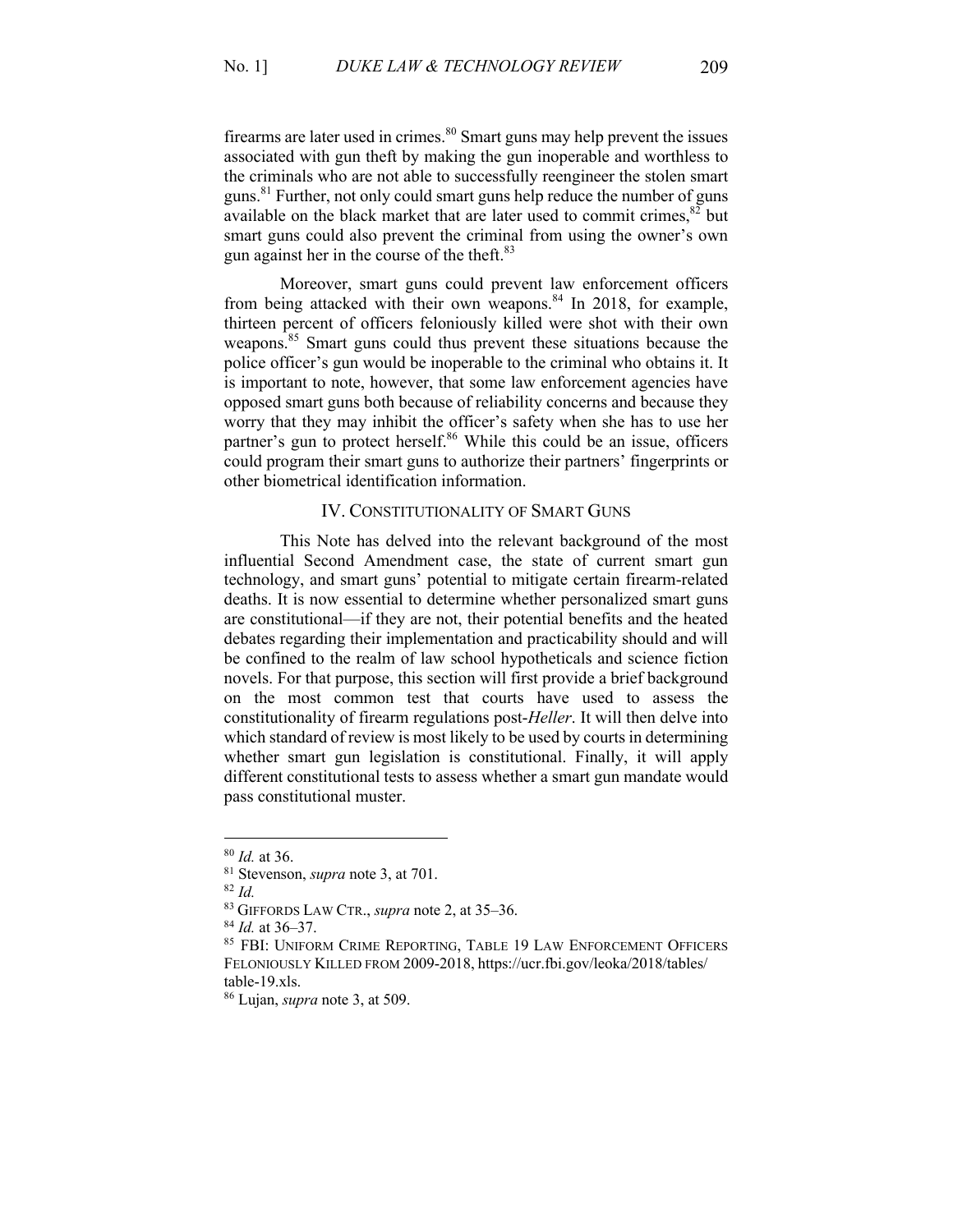#### *A. Background*

#### *1. Smart Gun Mandate: What Would it Look Like?*

Before discussing what the appropriate test is for determining the constitutionality of a smart gun mandate, it is essential to define the mandate itself. Importantly, a mandatory firearm buy-back or trade-in program in which the government obtains citizens' firearms in order to either install smart-gun technology or replace their traditional firearms would be unconstitutional because it would temporarily deprive gun owners of their right to self-defense.<sup>87</sup> On the other end of the spectrum, there is essentially no question that a gun store's *decision* to sell smart guns is constitutional and in accordance with the Second Amendment because of the state action doctrine.<sup>88</sup> The more controversial question and the subject of this section, however, is whether a smart gun mandate from the legislature, one that only permitted the sale of smart guns and prohibited the sale of traditional firearms, would be constitutional. This section concludes that mandates that require all *new* firearms sold from a certain date onwards to be smart guns or that require all new guns to be smart guns while also requiring existing gun owners to implement external smart gun attachments at the government's expense are likely constitutional.

## *2. The Two-Part Test: The Most Comon Constitutional Framwork*

As mentioned in Section II, the majority in *Heller* determined that the Second Amendment protects the right to keep and bear arms for individual purposes like self-defense while also emphasizing that such a right is "not unlimited."<sup>89</sup> Particularly relevant to the issue of smart guns, the majority mentioned that "laws imposing conditions and qualifications on the commercial sale of arms"90 could still be constitutionally permissible. The majority also clarified that its list of specific examples of

<sup>87</sup> Metzler, *supra* note 27, at 126–27.

<sup>88</sup> *See* LEGAL INFO.INST., *State Action Requirement*, https://www.law.cornell.edu/ wex/state action requirement (last visited May 5, 2020) (stating that the Constitution generally prohibits only governmental infringement of constitutional rights, not the actions of private actors); *see also* Mike Kelly, *NJ's 'smart gun' law may get new life. But will it be effective?*, NORTHJERSEY.COM (Mar. 8, 2018, 10:10 AM),

https://www.northjersey.com/story/news/columnists/mike-kelly/2018/03/08/njssmart-gun-law-may-get-new-life-but-effective/331149002/ (quoting an NRA spokesman's statement that "[i]f a gun shop wants to sell [smart guns], fine, ... It should be something left to the marketplace. Mandating every person sell products is just not acceptable.").

<sup>89</sup> District of Columbia v. Heller, 554 U.S. 570, 626 (2008).

<sup>90</sup> *Id.* at 626–27.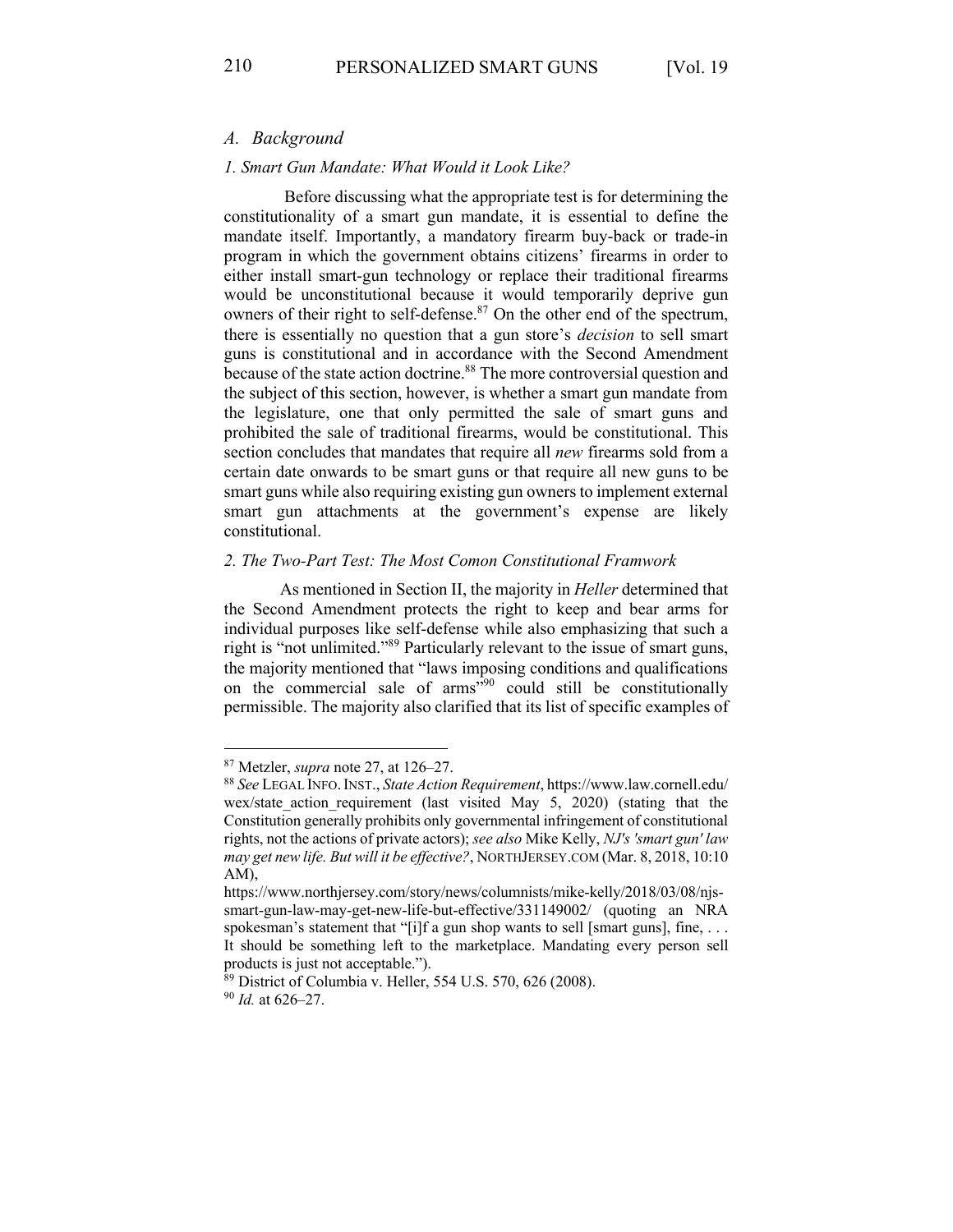constitutionally permissible restrictions on firearms was not meant to be exhaustive.<sup>91</sup>

The *Heller* decision, however, still left many questions unanswered. Most pressingly, it did not clarify how lower courts were supposed to assess the constitutionality of firearm regulations. In other words, the *Heller* majority did not announce a standard of review for striking down or determining the constitutionality of gun regulations. While the majority specified that the rational basis scrutiny standard "could not be used to evaluate the extent to which a legislature may regulate a specific, enumerated right [such as]  $\ldots$  the right to keep and bear arms,<sup>"92</sup> it emphasized that "[u]nder any of the standards of scrutiny that [the Supreme Court has] applied to enumerated constitutional rights, banning from the home 'the most preferred firearm in the nation to keep and use for protection of one's home and family,' would fail constitutional muster."<sup>93</sup> Justice Scalia refused to announce and apply a standard of review because he reasoned that the D.C. law was a categorically unjustifiable violation of the Second Amendment. <sup>94</sup> Constitutional law scholar Eugene Volokh has interpreted this to be a "per se invalidation" of an especially severe burden to the individual right to keep and bear arms.<sup>95</sup> Therefore, the only limits stated in *Heller* regarding the constitutional standard of review for gun regulations are that rational basis scrutiny and Justice Breyer's "judge-empowering 'interest-balancing inquiry'" are both inappropriate frameworks. $96$  Thus, in determining whether a smart gun mandate is constitutional, a court is likely to have a decent amount of flexibility in deciding what constitutional standard of review to apply.

Courts and scholars agree that the most prevalent framework used by lower courts in determining the constitutionality of firearm laws is a twoprong inquiry.<sup>97</sup> The two-part test consists of the following elements: first, courts ask "whether a challenged law imposes a burden on conduct falling within the scope of the Second Amendment," and, second, if it does, courts

<sup>&</sup>lt;sup>91</sup> *Id.* at 626 (stating that the Court is "not undertak[ing] an exhaustive historical analysis . . . of the full scope of the Second Amendment").

<sup>92</sup> *Id.* at 628 n.27.

<sup>93</sup> *Id*. at 628–29 (quoting Parker v. District of Columbia, 478 F.3d 370, 400 (D.C. Cir. 2007).

<sup>&</sup>lt;sup>94</sup> Kimberly, *supra* note 3, at 263.<br><sup>95</sup> Eugene Volokh, *Implementing the Right to Keep and Bear Arms for Self-Defense: An Analytical Framework and a Research Agenda*, 56 UCLA L. REV. 1443, 1462 (2009).

<sup>96</sup> *Heller*, 554 U.S. at 634 (quoting *id*. at 689 (Breyer, J., dissenting)). 97 Eric Ruben & Joseph Blocher, *From Theory to Doctrine: An Empirical Analysis* 

*of the Right to Keep and Bear Arms After* Heller, 67 DUKE L.J. 1433, 1451 (2018).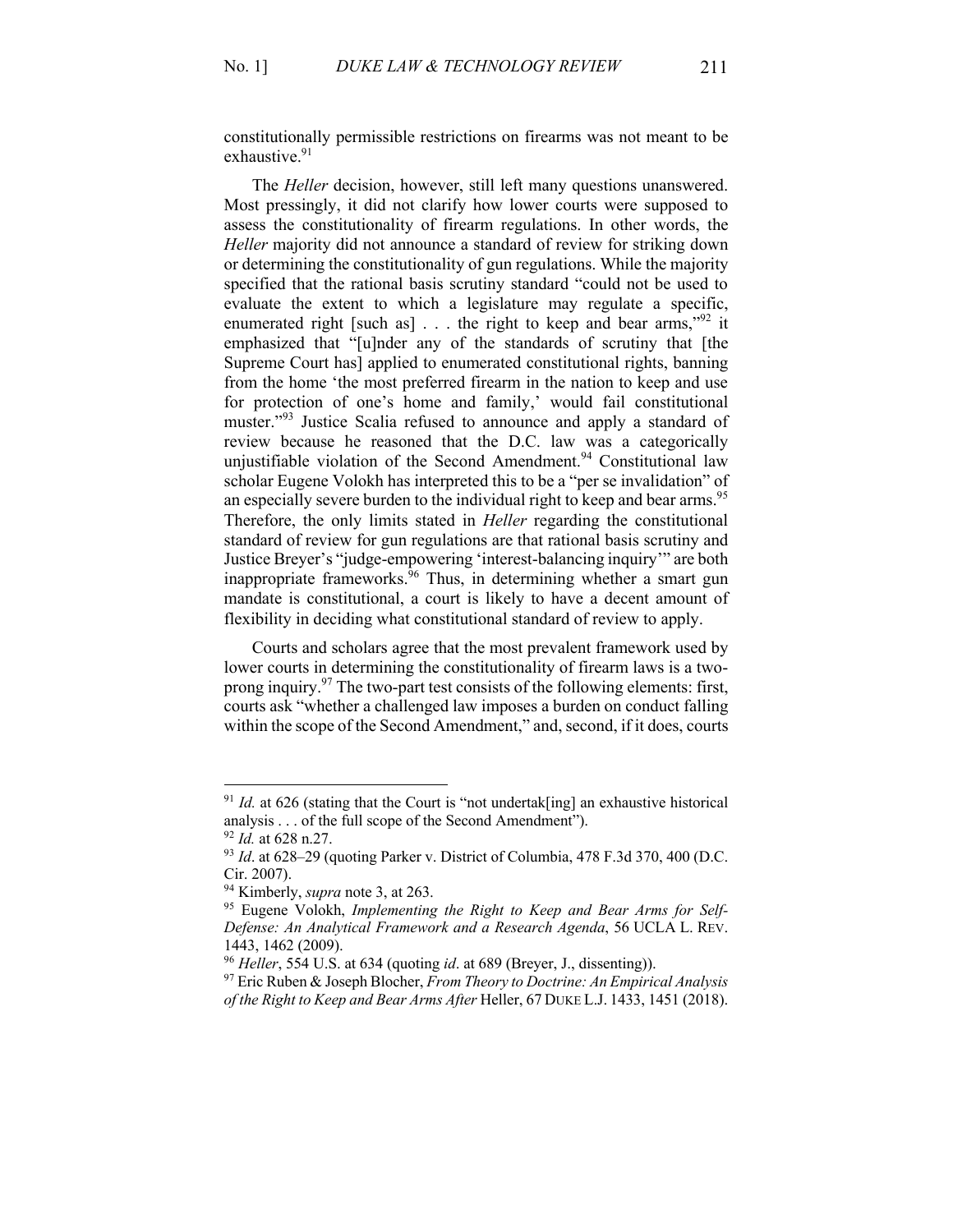212 PERSONALIZED SMART GUNS [Vol. 19

ask "whether the law satisfies [the applicable level of] scrutiny."<sup>98</sup> The Third, Fourth, Fifth, Sixth, Seventh, Ninth, Tenth, Eleventh, and D.C. Circuits have generally adopted the two-part test.<sup>99</sup> Whereas the two-part test has been more commonly used in federal courts than in state courts, $100$ the majority of Second Amendment litigation has occurred in state courts.101 While the most common level of scrutiny in evaluating the constitutionality of gun regulations is intermediate scrutiny, $102$  it is also possible that a court could apply strict scrutiny.

*3. Courts Are Most Likely to Use the Two-Part Test to Evaluate the Constitutionality of a Smart Gun Mandate.* 

In future litigation, the most likely framework to be applied to a smart gun mandate is the common two-part test with intermediate scrutiny.<sup>103</sup> First, a court faced with a constitutional challenge to a smart gun mandate would likely apply the two-part test. Courts of Appeals have widely adopted this framework and the number of cases applying the test have continued to increase steadily in recent years.<sup>104</sup> Second, such a court would likely apply intermediate scrutiny in the two-part test because courts have tended to apply this level of scrutiny in cases concerning the constitutionality of gun regulations.<sup>105</sup> Additionally, "[i]ntermediate

<sup>104</sup> *Id.* at 1490–91.

<sup>98</sup> GIFFORDS LAW CTR. TO PREVENT GUN VIOLENCE, POST-*HELLER* LITIGATION SUMMARY 3–4 (2020), https://giffords.org/wp-content/uploads/2020/07/

Giffords-Law-Center-Post-Heller-Litigation-Summary-July-2020.pdf. 99 Ruben & Blocher, *supra* note 97, at 1452 n.88.

<sup>&</sup>lt;sup>100</sup> *Id.* at 1490 (stating that "[j]ust 32 percent of state appellate challenges applied the two-part test, compared with 46 percent of federal challenges"). <sup>101</sup> *Id.* at 1473.

<sup>102</sup>*See id.* at 1496 (providing evidence that "[i]ntermediate scrutiny has been the most prevalent form of scrutiny, no matter which category of court one considers").

<sup>103</sup> *See id.* at 1437 (quoting Nat'l Rifle Ass'n of Am. v. Bureau of Alcohol, Tobacco, Firearms, & Explosives, 700 F.3d 185, 194 (5th Cir. 2012)) (stating that "the two-part test . . . 'has emerged as the prevailing approach'" in evaluating the constitutionality of gun regulations).

<sup>105</sup> *See* N.Y. State Rifle & Pistol Ass'n, Inc. v. Cuomo, 804 F.3d 242, 264 (2d Cir. 2015) (applying intermediate scrutiny to an assault weapons and large-capacity magazine ban); Heller v. District of Columbia (Heller II), 670 F.3d 1244, 1256 (D.C. Cir. 2011) (applying intermediate scrutiny to determine whether a law imposing firearm registration requirements and prohibiting assault weapons and large-capacity magazines was constitutional); United States v. Schultz, No. 1:08- CR-75-TS, 2009 U.S. Dist. LEXIS 234, at \*15 (N. D. Ind. Jan. 5, 2009) (applying intermediate scrutiny to determine whether the federal felon-in-possession ban applied to someone who had been convicted of failure to pay child support); United States v. Williams*,* 616 F.3d 685, 692–94 (7th Cir. 2010) (holding that a prohibition of firearm possession by felons survived intermediate scrutiny);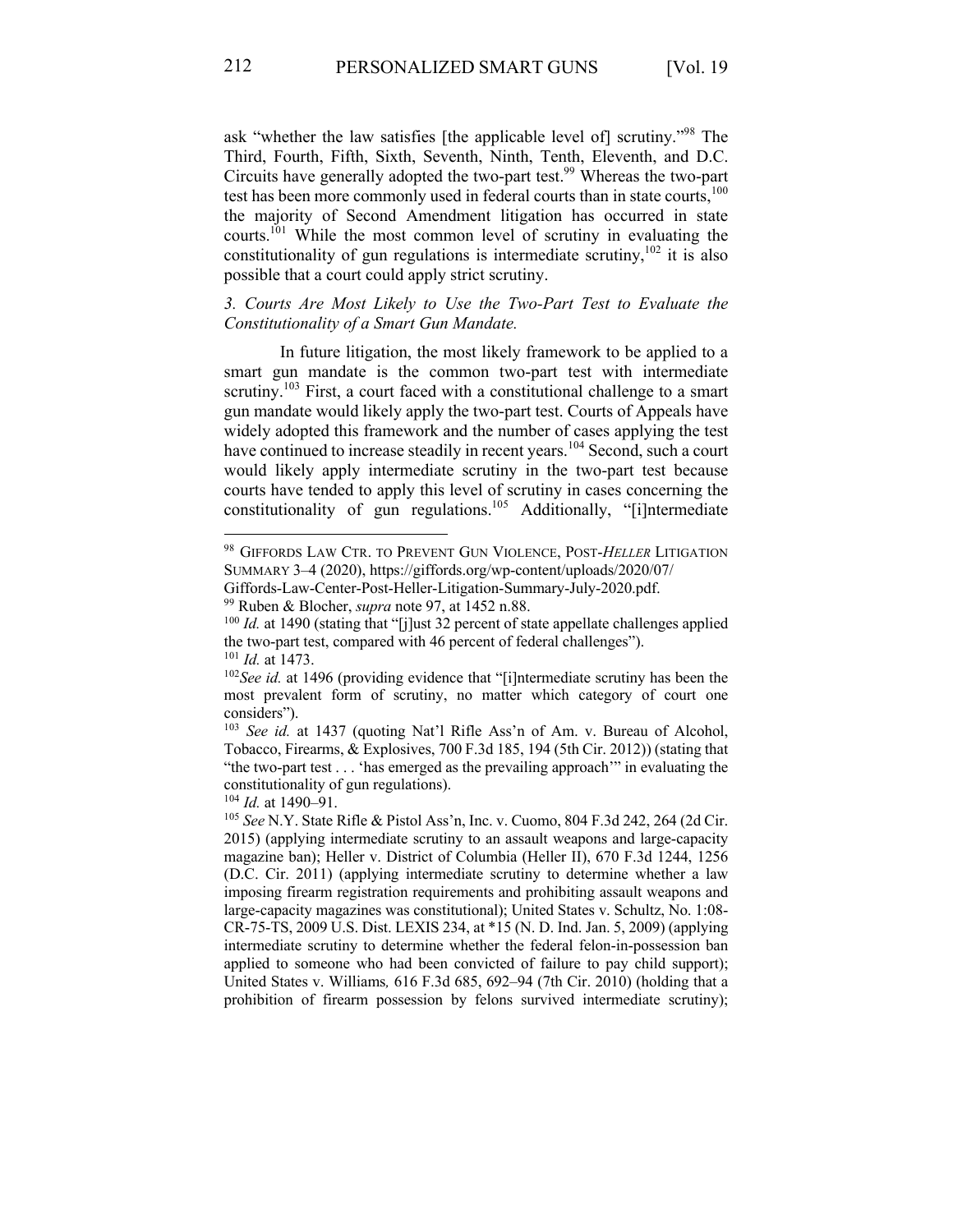scrutiny has been the most prevalent form of scrutiny [in assessing the constitutionality of gun regulations], no matter which category of court one considers."106 For example, in *Jackson v. City of San Francisco*, <sup>107</sup> the U.S Court of Appeals for the Ninth Circuit assessed the constitutionality of a San Francisco law that required guns in the home to be "stored in a locked container or disabled with a trigger lock that has been approved by the California Department of Justice."108 Using the common two-part test,<sup>109</sup> the court first asked "whether the challenged law burdened conduct protected by the Second Amendment."<sup>110</sup> After concluding that the law was "within the scope of the Second Amendment,"<sup>111</sup> the court then determined the appropriate level of scrutiny. In doing so, the court analyzed (1) how close the law is to a Second Amendment right and (2) how severely the law burdens the right.<sup>112</sup> While the court observed that the law was a "core burden on the Second Amendment" because it made it more difficult for a gun owner to use her gun in self-defense, the court concluded that the burden was not substantial since a modern gun safe could be opened quickly.<sup>113</sup> The court then proceeded to apply intermediate scrutiny to the San Francisco law, concluding that the law survived that test.  $114$ 

One potential criticism of the two-part test is that courts do not typically refer to it explicitly. An empirical study revealed that courts in just thirty-two percent of state appellate challenges and forty-six percent of federal challenges to gun regulations explicitly used the two-part test.<sup>115</sup> Thus, critics would argue that a court evaluating the constitutionality of a smart gun mandate would not apply the two-part test because only a minority of constitutional challenges to gun regulations have explicitly applied it.<sup>116</sup> However, the two-part test has likely been underreported in

United States v. Marzzarella, 614 F.3d 85, 97 (3d Cir. 2010) (concluding that intermediate scrutiny was an appropriate standard of review in determining whether a statute prohibiting the purchase of guns with obliterated serial numbers was constitutional).

<sup>106</sup> Ruben & Blocher, *supra* note 97, at 1496.

<sup>107</sup> 746 F.3d 953, 958 (9th Cir. 2014). 108 Kimberly, *supra* note 3, at 269 (quoting *Jackson*, 746 F.3d at 958).

<sup>109</sup> *See, e.g.*, United States v. Chovan, 735 F.3d 1127, 1141 (9th Cir. 2013) (applying a two-step analysis to determine that intermediate scrutiny applied to a "prohibition on gun possession by domestic violence misdemeanants").

<sup>&</sup>lt;sup>110</sup> Kimberly, *supra* note 3, at 270 (quoting *Jackson*, 746 F.3d at 960).

<sup>111</sup> *Jackson*, 746 F.3d at 963.

<sup>112</sup> Kimberly, *supra* note 3, at 270. 113 *Id.* at 270–71.

<sup>114</sup> *Id*.

<sup>115</sup> Ruben & Blocher, *supra* note 97, at 1490.

<sup>&</sup>lt;sup>116</sup> *See id.* (discussing two-part test application data).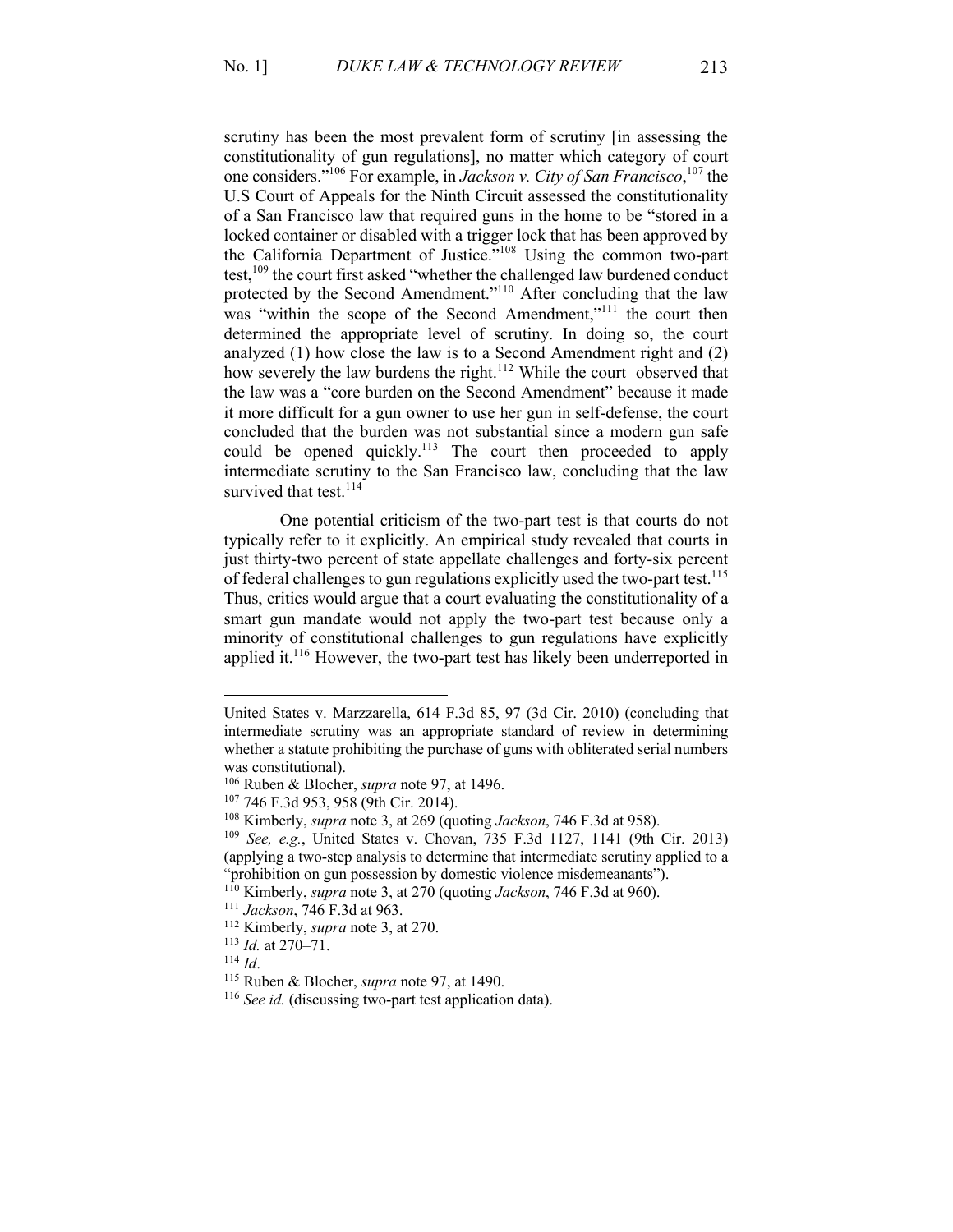empirical studies because "courts may not be explicit when they are using the two-part test,"117 instead skipping to the second step of the test and assuming that the law is covered by the Second Amendment.<sup>118</sup> Additionally, there is enough precedent from various United States Courts of Appeals establishing the two-part test as the appropriate framework for evaluating gun regulations that lower courts are likely to be bound by precedent. Therefore, even though courts applying the two-part test to gun regulations are seemingly in a minority, a court evaluating the constitutionality of a smart gun mandate is likely to apply such a test.

## *B. Applying the Two-Part Test with Intermediate Scrutiny to a Smart Gun Mandate*

Given that a court is likely to apply the two-part test with intermediate scrutiny to a smart gun mandate, it is essential to determine whether such a mandate would survive the test. Under the first prong, a court would find that a smart gun mandate "imposes a burden on conduct falling within the scope of the Second Amendment"<sup>119</sup> because of smart guns' potential impediment to self-defense and because the traditional firearms that would no longer be available for sale after the mandate are like those firearms in "common use at the time"<sup>120</sup> of ratification.

However, under the second prong of the test—the applicable level of scrutiny—a smart gun mandate is likely to survive intermediate scrutiny because it would satisfy both elements of the constitutional standard of review. To survive intermediate scrutiny, the statute in question must (1) further an *important* government interest and (2) do so by means that are *substantially related* to that interest.<sup>121</sup>

First, a court could easily find that in mandating biometric-based trigger lock attachments for traditional firearms and in restricting the sale of new firearms to only smart guns, the state or federal government proposing such law has a significant interest in preventing child gun deaths, teenage firearm suicides, and gun thefts. In concluding that a smart gun mandate serves an important government interest, a court could point

<sup>117</sup> *Id*.

<sup>118</sup> *Id*.

<sup>119</sup> *See* GIFFORDS LAW CTR. TO PREVENT GUN VIOLENCE, POST-*HELLER* LITIGATION SUMMARY 3 (2020), https://giffords.org/wp-content/uploads/2020/07/Giffords-Law-Center-Post-Heller-Litigation-Summary-July-2020.pdf (discussing the twopart test).

<sup>120</sup> *See* United States v. Miller, 307 U.S. 174, 179 (1939) (analyzing the second amendment's historical purpose).

<sup>121</sup> *See* LEGAL INFO. INST., *Intermediate Scrutiny*, https://www.law.cornell.edu/ wex/intermediate scrutiny (last visited Nov. 11, 2020) (defining intermediate scrutiny) (emphasis added).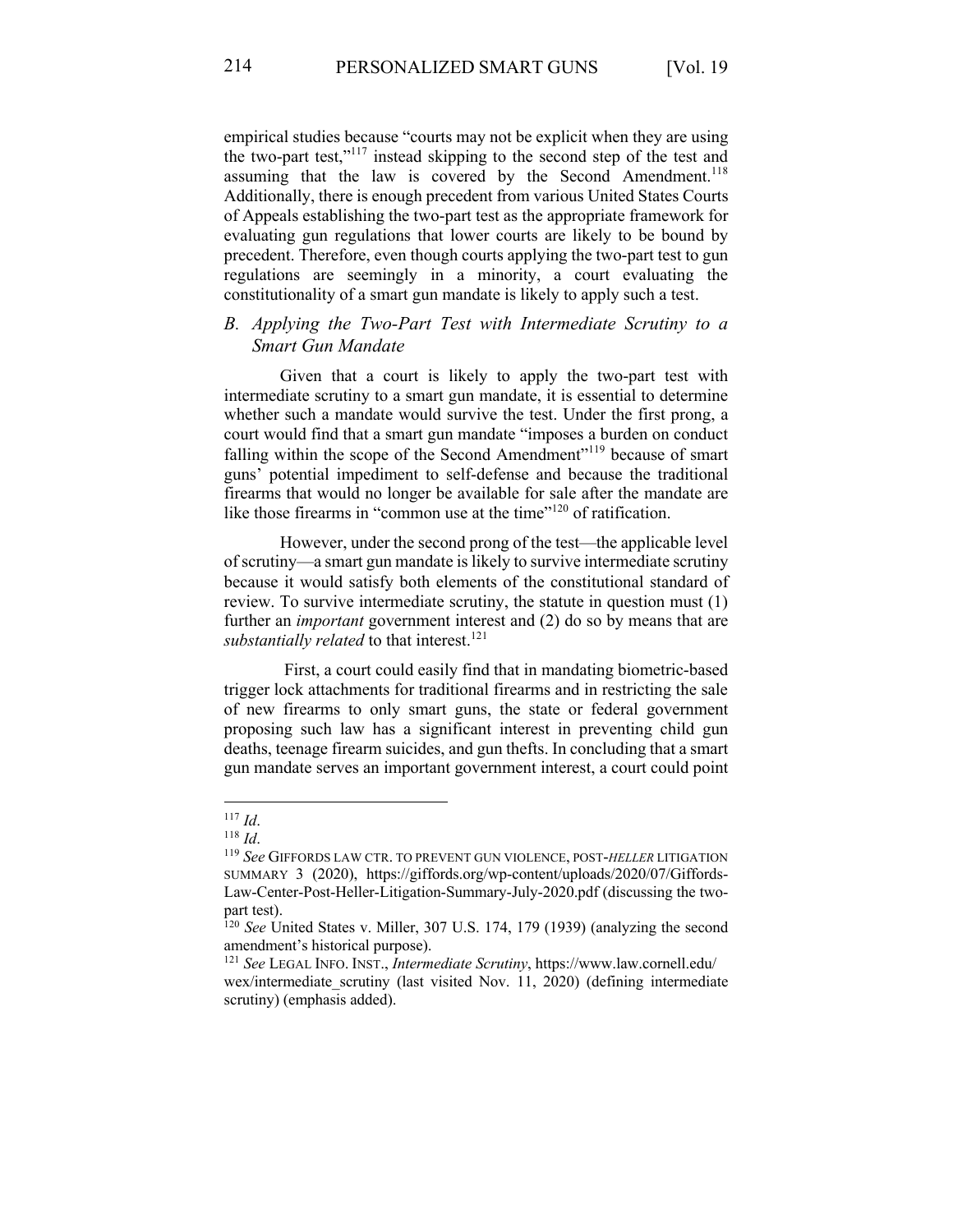to the type of empirical evidence mentioned in Section III above to support its conclusion. Second, a court would be likely to find that the law "further[ed] an important government interest"<sup>122</sup> because smart guns allow only authorized users to operate the guns, thus reducing the likelihood that a teenager would use the gun to commit suicide or that a child would find the gun and accidentally discharge it. Further, smart guns are more aligned with the right to self-defense than other gun safety storage mechanisms: they are easier and quicker to operate than the safes and other storage methods mandated under the constitutionally permissible San Francisco law in *Jackson*. <sup>123</sup> If other courts approach the issue in the same way as *Jackson*, a smart gun mandate is likely to pass the first element of the second prong.

While the first element under intermediate scrutiny is likely to be relatively uncontroversial, the second element—the tailoring requirement under intermediate scrutiny—is more likely to be a point of contention among litigants arguing the constitutionality of a smart gun mandate. Thus, this subsection will focus more extensively on this element.

Due to *Heller*'s emphasis on the right to keep and bear arms for personal purposes, a court applying the intermediate scrutiny tailoring requirement to a smart gun mandate would likely consider the reliability of smart gun technology to be an important issue in addressing the constitutionality of a smart gun mandate. Critics of smart guns argue that the technology is not reliable and would thus inhibit the firearms from being used effectively for self-defense purposes. Pointing to the hackability of RFID-based smart guns and the potential glitches of biometric-based smart guns, they argue that "[a]ny impediment to [a gunowner's] reaction time . . . could mean the difference between life and death."<sup>124</sup> However, more research is currently needed to determine whether smart gun technology is as unreliable as the critics claim it to be, as some of the studies exposing the potential deficiencies of smart gun technologies are over five years old. $125$ 

The available evidence suggests that the current state of smart gun technology is substantially more reliable than what the critics purport.<sup>126</sup>

<sup>&</sup>lt;sup>122</sup> *See id.* (defining the requirements to pass intermediate scrutiny).

<sup>123</sup> *See supra* Section II (noting the extremely short time that it takes to unlock some smart guns).

<sup>124</sup> Lujan, *supra* note 3, at 505.

<sup>125</sup> *See, e.g.*, Mark Greene, *A Review of Gun Safety Technologies*, NAT'L INST. OF JUST.RES.REP. (June 2013), https://www.ncjrs.gov/pdffiles1/nij/242500.pdf (this report is often cited by critics of smart guns, but it was published in 2013).

<sup>126</sup> *See* GIFFORDS LAW CTR., *supra* note 2, at 52–58 (describing how some types of smart guns for sale and in development are reliable—for example, the accuracy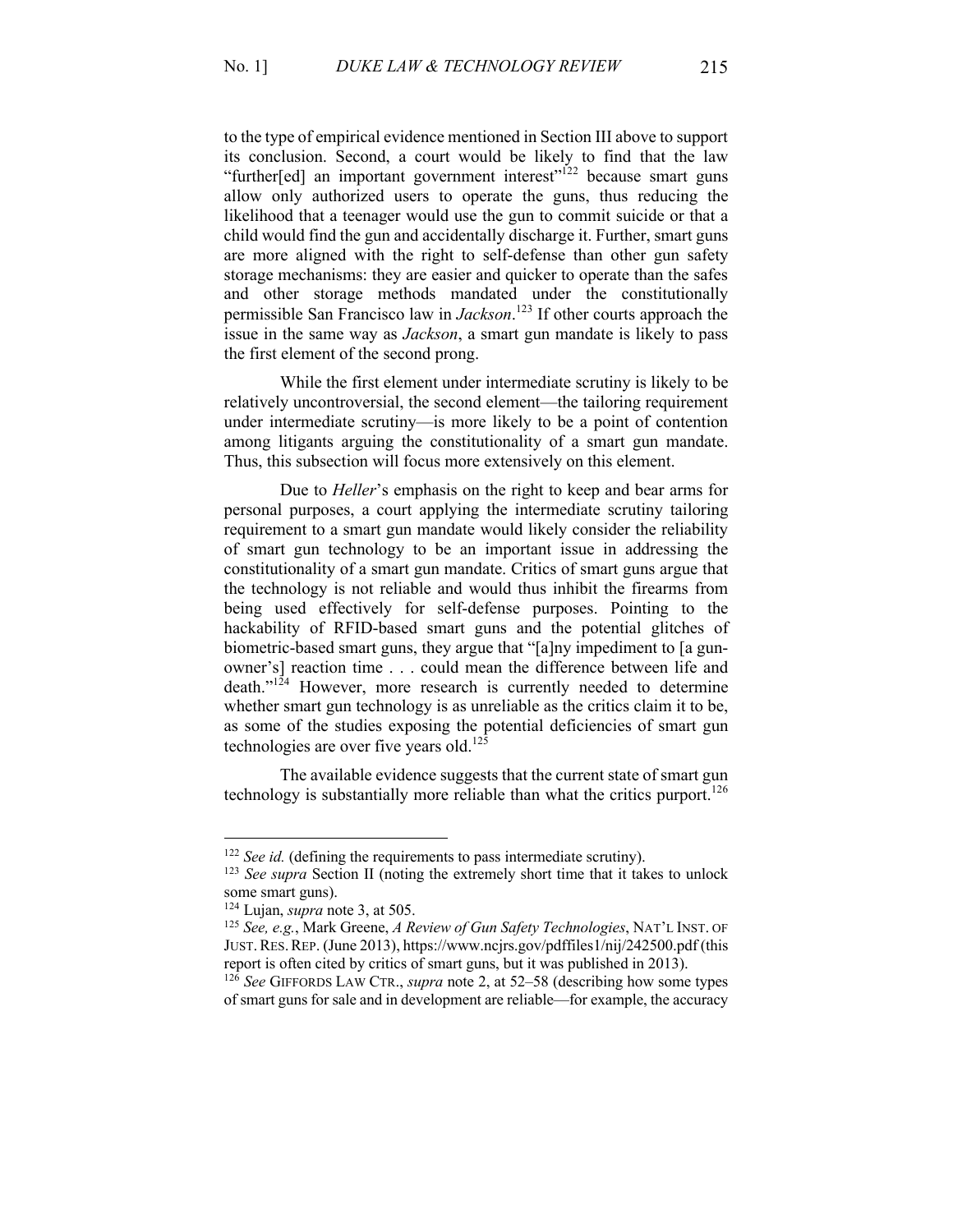For example, the Viking Biometric Fingerprint Trigger Lock releases in .03 seconds, has 360-degree fingerprint recognition, is weather and dust resistant, and has a false rejection rate of  $.001\%$ .<sup>127</sup> If the manufacturer's claims are proven to be accurate by independent studies, then a mandate requiring the use of this technology would be constitutional because it would not inhibit gun-owners from effectively using their firearms in selfdefense. Further, some advanced fingerprint scanners report false authentication rates as low as .01%, which are much lower than the rate of expected mechanical malfunctions in traditional firearms.<sup>128</sup> While critics may still worry that fingerprint scanners could be unreliable if used with dirty hands, as in the familiar smartphone context, dynamic grip recognition technology avoids this issue while still being "individual to the user, reproducible, and measurable."<sup>129</sup>

Finally, certain forms of smart guns have been embraced by law enforcement agencies,  $130$  which suggests that they are sufficiently reliable for self-defense purposes. When law enforcement officers' use of smart guns becomes more commonplace, a smart gun mandate is more likely to pass constitutional muster. Thus, the current state of smart gun technology, likely future improvements, and an increased use by law enforcement officers suggest that a smart gun mandate would be constitutional under *Heller* because the technology is likely reliable and would thus not infringe on the individual right to keep and bear arms.

In a similar vein, critics may also argue that legislation mandating smart guns would be categorically prohibited because it would be too similar to the D.C. law rejected in *Heller*. <sup>131</sup> Just like the D.C. law's requirement that guns be disassembled or kept under a trigger lock when stored in the home, a smart gun mandate might similarly render the guns inoperable. This argument falls shorts upon closer analysis. In contrast to the D.C. law that rendered firearms inoperable in the home, a smart gun mandate would not render firearms inoperable because the available evidence suggests that the technology is reliable and the mandate itself would not be intended to make them inoperable. Rather than rendering guns inoperable, the mandate would merely ensure that only the authorized user would be able to use the firearm. Additionally, smart gun technology is more likely to facilitate self-defense as compared to other forms of firearm storage. For example, as opposed to the burdensome process of

of the Biofire smart gun's fingerprint scanner is 99.999%, which is more reliable than the firearm's mechanical components).

<sup>127</sup> VIKING TRIGGER LOCK, *supra* note 43.

<sup>&</sup>lt;sup>128</sup> GIFFORDS LAW CTR., *supra* note 2, at 40.<br><sup>129</sup> *See id.* (describing the dynamic grip technology).

<sup>130</sup> *Id.* at 37.

<sup>131</sup> Lujan, *supra* note 3, at 512.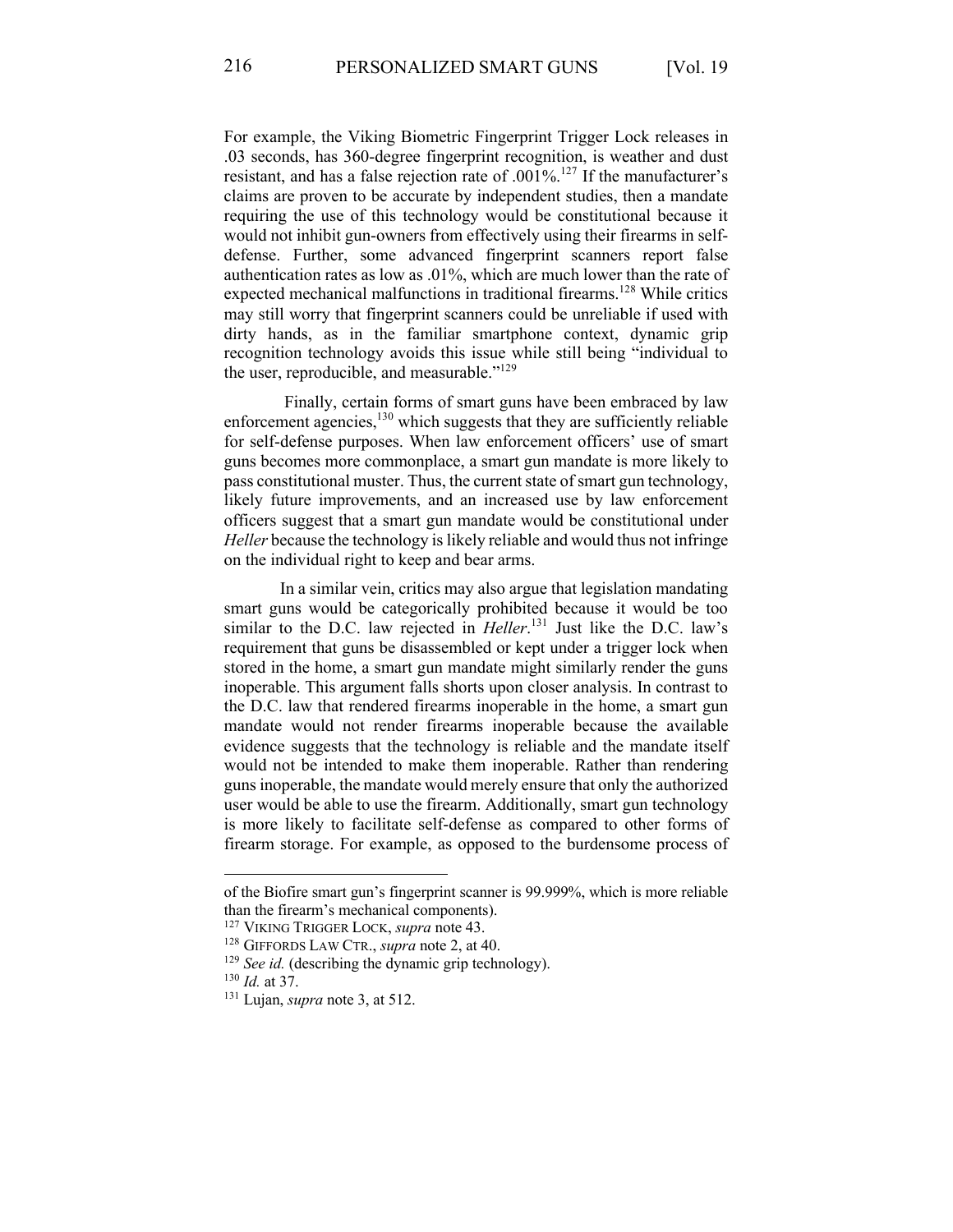retrieving a gun from an electronic or mechanical safe, a gun owner could simply store her smart gun in a bedside drawer, confident that she will be able to access it quickly in case of emergency while simultaneously ensuring that her child or teenager cannot operate it. Thus, a mandate that only allowed the sale of smart guns and required existing gun owners to attach biometric-based locks to their traditional firearms is constitutional and does not amount to a "destruction of the right."<sup>132</sup>

Finally, such a smart gun mandate would be constitutional under *Heller* because it does not amount to a total ban on guns. Unlike the law rejected in *Heller* that practically banned handguns in D.C., a smart gun mandate would still allow gun owners to exercise their Second Amendment right. The right articulated in *Heller* does not extend to unauthorized and unintended users. In sum, "there is not yet a constitutional basis for objecting to [a] smart-guns-only regime"<sup>133</sup> under *Heller* and a smart gun mandate is likely to survive the second prong of the intermediate scrutiny standard.

## *C. Alternatives to the Two-Part Test with Intermediate Scrutiny*

This subsection will provide a brief survey of other frameworks, standards, and tests that could be used to evaluate the constitutionality of a smart gun mandate. Where relevant, this subsection will also explain why the best option is the two-part test with intermediate scrutiny.

## *1. Two-Part Test with Strict Scrutiny*.

While a smart gun mandate is likely constitutional under intermediate scrutiny, it is unclear whether it would be able to survive "the most demanding test in constitutional law":<sup>134</sup> strict scrutiny. Strict scrutiny requires that the statute in question be (1) genuinely necessary to serve a *compelling* government interest and (2) *narrowly tailored* to achieve that interest.<sup>135</sup> If less restrictive means are available to accomplish the government's compelling interest, then the statute fails strict scrutiny.<sup>136</sup>

The government does have a compelling interest in reducing certain firearm-related deaths and preventing gun thefts. However, given that there are other means to achieve the governmental interest of reducing firearm-related deaths and gun thefts, such as traditional gun safes and

<sup>132</sup> *See* District of Columbia v. Heller, 554 U.S. 570, 629 (2008) (quoting *State v. Reid*, 1 Ala. 612, 616–17 (1840)) (listing previous examples of courts striking down gun restrictions).

<sup>133</sup> Kimberly, *supra* note 3, at 278.

<sup>134</sup> City of Boerne v. Flores, 521 U.S. 507, 534 (1997).

<sup>135</sup> Volokh, *supra* note 95, at 1465, 1470.

<sup>136</sup> *Id*.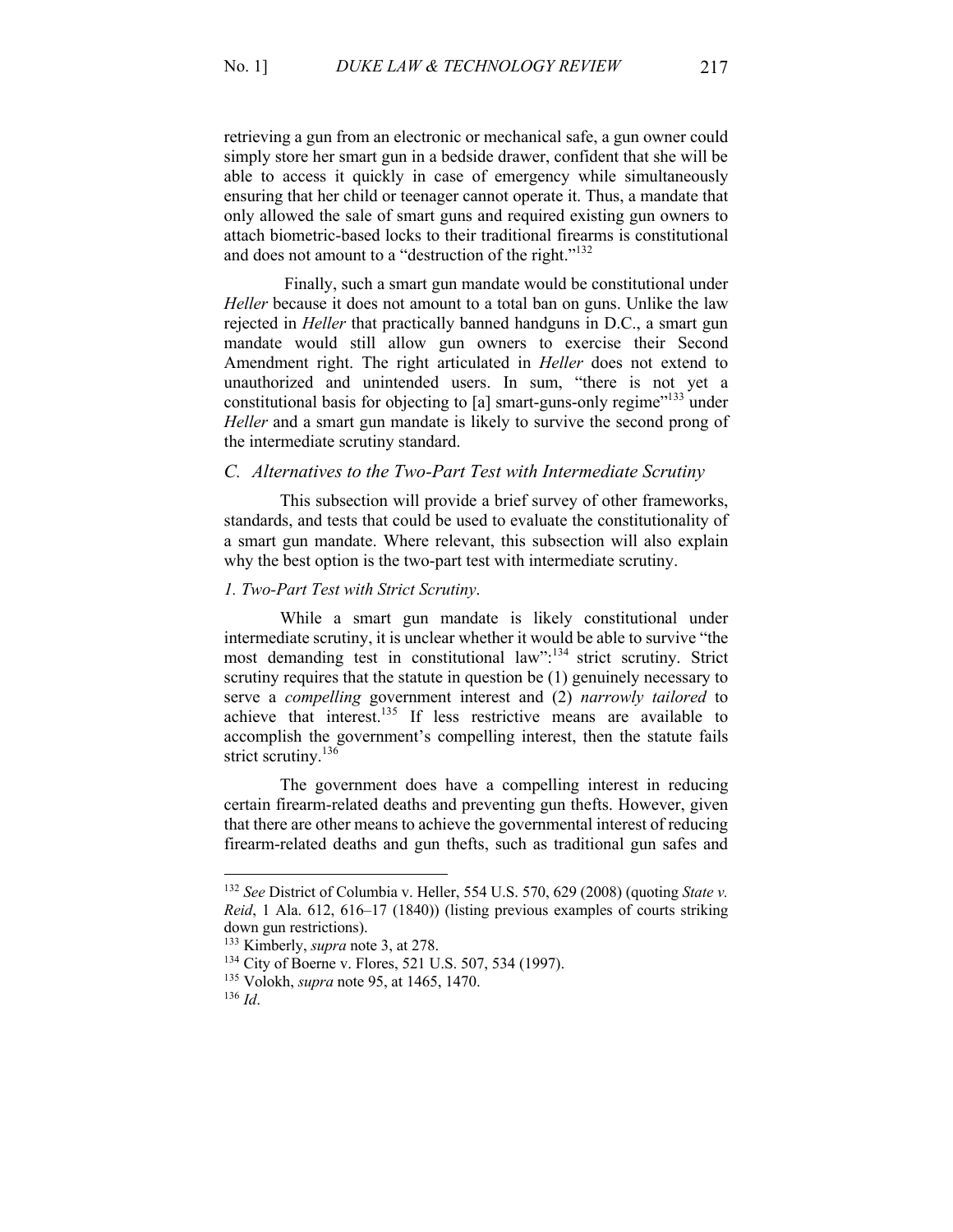mechanical trigger locks, it is possible that a smart gun mandate would be found to be insufficiently tailored and would thus fail strict scrutiny. However, because smart guns are the only existing firearm tool that could effectively reduce the likelihood of accidental gun deaths and teenage suicides while simultaneously being easy and quick to use for self-defense purposes, it is still possible that a smart gun mandate would survive strict scrutiny assuming no similar and competing technology arises.

In any case, intermediate scrutiny is still more likely to be applied than strict scrutiny in smart gun cases because "[s]trict scrutiny does not apply automatically any time an enumerated right is involved"<sup>137</sup> and intermediate scrutiny is the most common type of scrutiny used in Second Amendment cases in both state and federal courts.<sup>138</sup> Thus, a smart gun mandate is likely to be constitutional.

## *2. History, Text, and Tradition Framework.*

A popular alternative to the two-part test is one based on history, text, and tradition.<sup>139</sup> In *Friedman v. City of Highland Park, III*,<sup>140</sup> rather than applying the two-part framework, the court instead asked "whether a regulation bans weapons that were common at the time of ratification . . . and whether law-abiding citizens retain adequate means of selfdefense."<sup>141</sup> Given that traditional firearms are more similar to those that were "common at the time of ratification,"<sup>142</sup> a court could declare a law mandating that all new firearms for sale be smart guns and requiring firearm owners to attach biometric based trigger locks to their traditional firearms to be unconstitutional because it goes against the history, text, and tradition of the Second Amendment. However, the type of "original historical analysis [that was seen in *Heller* has] not [been] the sole driving

<sup>137</sup> United States v. Marzzarella, 614 F.3d 85, 96 (3d Cir. 2010)*. See* United States v. Chester, 628 F.3d 673, 682 (4th Cir. 2010) (stating "[w]e do not apply strict scrutiny whenever a law impinges upon a right specifically enumerated in the Bill of Rights"); Adam Winkler, *Scrutinizing the Second Amendment,* 105 MICH. L. REV. 683, 700 (2007) ("mere fact of 'fundamentality' does not answer the question of what would be the appropriate standard of review for the right to bear arms").

<sup>138</sup> Ruben & Blocher, *supra* note 97, at 1496.

<sup>139</sup> *See generally* Darrell A. H. Miller, *Text, History, and Tradition: What the Seventh Amendment Can Teach Us about the Second*, 122 YALE L. J. 852 (2013) (extensively analyzing how the Supreme Court could look to the Seventh Amendment's "historical test" to formulate a framework for evaluating firearm laws and regulations).

<sup>140</sup> 784 F.3d 406 (7th Cir. 2015).

<sup>141</sup> *Id.* at 410.

<sup>142</sup> *Id.*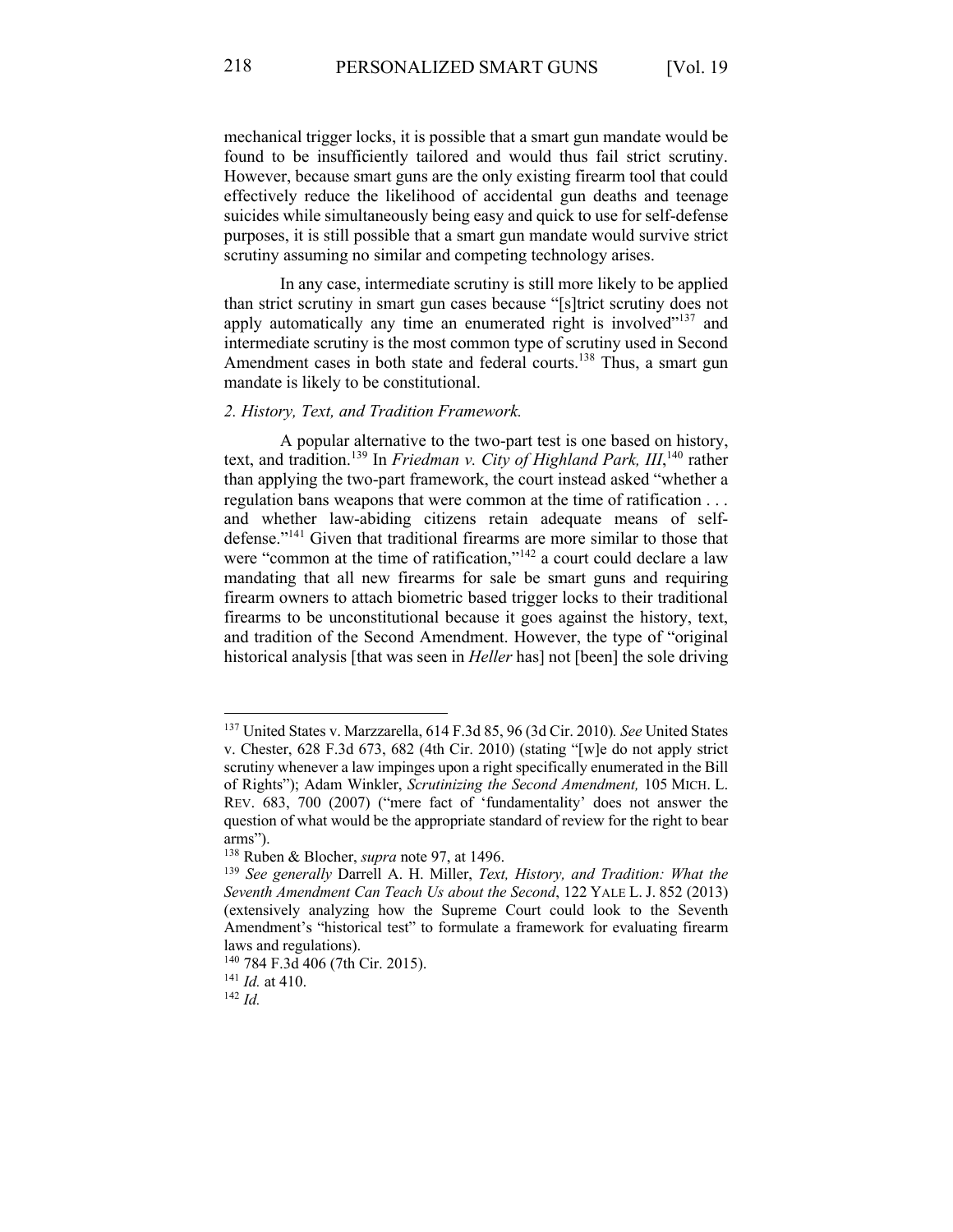force in Second Amendment cases,"<sup>143</sup> and it is possible that courts' reliance on the growing body of precedent may be displacing pure historical and originalist reasoning in Second Amendment cases.<sup>144</sup>

## *3. Undue Burden Test.*

Some critics of using intermediate and strict scrutiny for gun regulations argue that *Planned Parenthood v. Casey*'s undue burden test<sup>145</sup> is more appropriate for dealing with regulations that implicate the Second Amendment.<sup>146</sup> In essence, under the undue burden test, the court conducts a three-pronged analysis. It determines whether (1) the right impacted by the law in question is a fundamental right, and, if it is, (2) whether the government has a legitimate interest in placing a restriction on the exercise of that right. If the court determines that the state does have a legitimate interest, the court then (3) analyzes whether the law poses an undue burden on the exercise of the fundamental right.147 If the court determines that the law in question does pose an undue burden, the inquiry is over because an undue burden on a fundamental right is per se unconstitutional.<sup>148</sup> Supporters of the undue burden test argue that it is the best standard of review for gun regulations because "the rights at stake in the contexts of abortion and gun control" are similar.<sup>149</sup> Additionally, the undue burden test has been the test predominantly used in state gun control cases, and courts are more likely to regard Second Amendment rights as liberty rights.<sup>150</sup>

The two-part test with levels of scrutiny approach, however, is still the more appropriate standard of review for gun regulations because Justice Scalia explicitly acknowledged the level of scrutiny approach in

<sup>146</sup> Lujan, *supra* note 3, at 517.

<sup>143</sup> *See* Ruben & Blocher, *supra* note 97 at 1491; Lawrence Rosenthal, *The Limits of Second Amendment Originalism and the Constitutional Case for Gun Control*, 92 WASH. U.L. REV. 1187, 1200 (2015) (stating that "[t]he emerging consensus in the lower courts uses original meaning only as a threshold test, which screens out some claims, but contemplates that laws—even those limiting the extent to which individuals can exercise the textually recognized right to keep and bear arms—may be sustained upon sufficient justification."); Eric M. Ruben, *Justifying Perceptions in First and Second Amendment Doctrine*, 80 LAW & CONTEMP. PROBS. 149, 163 (2017) (noting that "originalism has not been the primary means of deciding cases.").

<sup>144</sup> Ruben & Blocher, *supra* note 97, at 1493.

<sup>145</sup> 505 U.S. 833, 878 (1992).

<sup>147</sup> *Id.* at 513.

<sup>148</sup> *Id.* at 514.

<sup>149</sup> *Id.* at 517.

<sup>150</sup> *See id*. at 517–19 (noting that the undue burden test does not appear)*.*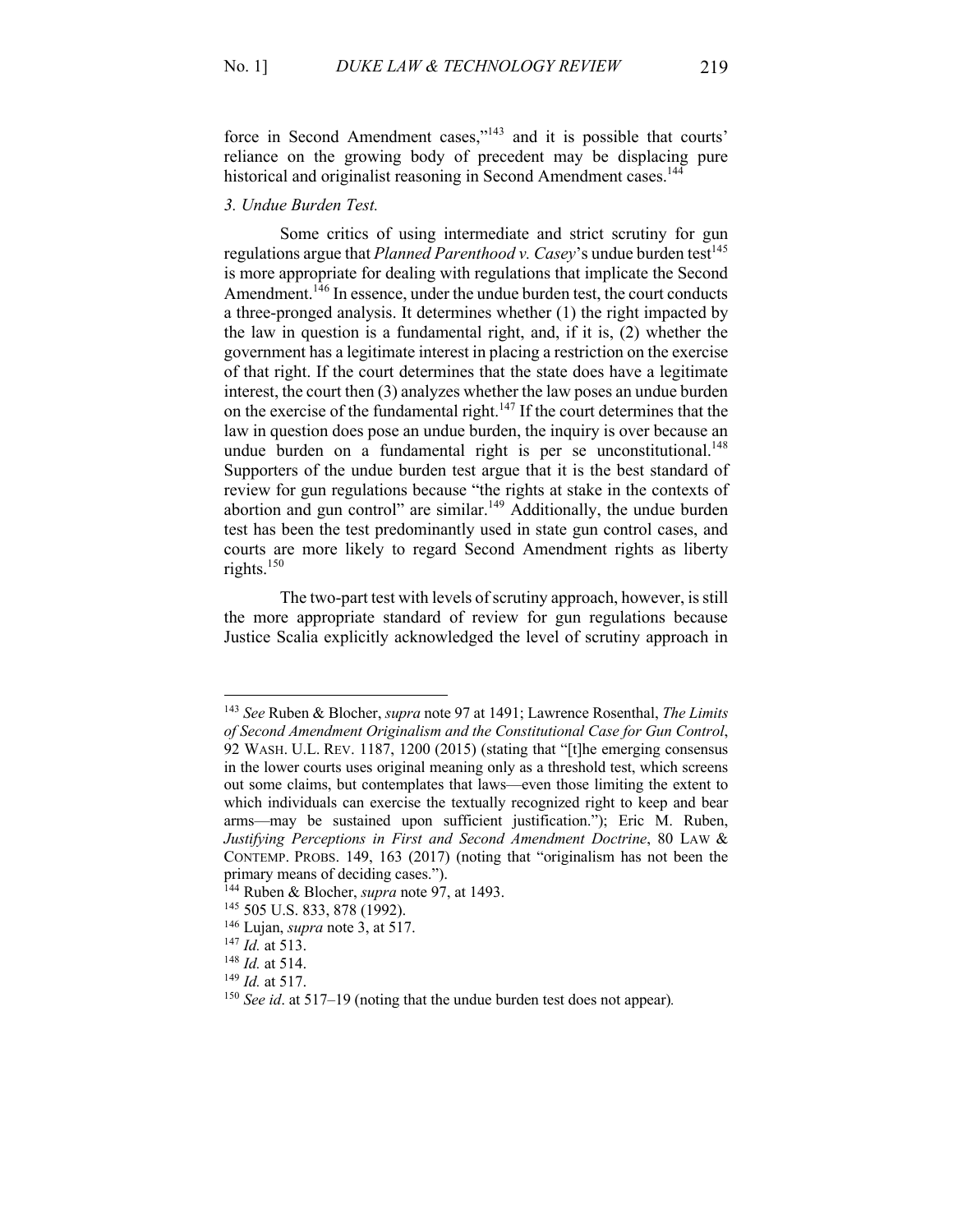*Heller* and did not acknowledge the undue burden test.<sup>151</sup> In addressing Justice Breyer's dissent, Justice Scalia criticized him for "propos[ing] . . . none of the traditionally expressed levels (strict scrutiny, intermediate scrutiny, rational basis)"<sup>152</sup> of judicial review, and instead proposing a general interest-balancing test.<sup>153</sup> In doing so, Justice Scalia implied that levels of scrutiny should be used for evaluating Second Amendment restrictions. Furthermore, the use of the levels of scrutiny approach to determining the constitutionality of gun regulation has steadily increased in recent years, suggesting that a court evaluating the constitutionality of a smart gun mandate would be more likely to apply the levels of scrutiny approach than an undue burden test.<sup>154</sup> The levels of scrutiny approach is more appropriate because it is more in accordance with the language in *Heller* and other court precedents.

Even if a court does use the undue burden test in assessing the constitutionality of a smart gun mandate, such a mandate would still be likely to survive the undue burden test. Some proponents of the undue burden test argue that a smart gun mandate would fail the test because purported cost, functionality, and reliability issues associated with smart guns would pose an undue burden on gun owners.155 However, this is still unlikely to be the case because the evidence suggests that smart gun technology is not prohibitively expensive and the available technology is more reliable than critics suggest.<sup>156</sup> Not only is an eighty-nine-dollar biometric trigger lock attachment unlikely to be deemed unduly expensive, but the government could offset the cost of such devices through subsidies, grants, and rebates, thus eliminating the price barrier for gun-owners who cannot afford the technology.

#### *4. Eugene Volokh's Framework.*

Finally, some scholars reject both the levels of scrutiny approach and the undue burden tests for laws implicating the Second Amendment. Most notably, Eugene Volokh has argued that the traditional standards of review do not fit the Second Amendment context.<sup>157</sup> Instead, he proposes a framework of three categories of restrictions to the Second Amendment: how, who, and cost restrictions.<sup>158</sup> These categories focus on how guns are stored, who is restricted from owning guns, and the different measures that

<sup>151</sup> *See* District of Columbia v. Heller, 554 U.S. 570, 634 (2008).

<sup>152</sup> *Id.*

<sup>153</sup> *Id.*

<sup>154</sup> Ruben & Blocher, *supra* note 97, at 1495.

<sup>155</sup> Lujan, *supra* note 3, at 520–21.

<sup>156</sup> *See supra* Section II.

<sup>157</sup> Volokh, *supra* note 95, at 1446.

<sup>158</sup> *See* Kimberly, *supra* note 3, at 265–66.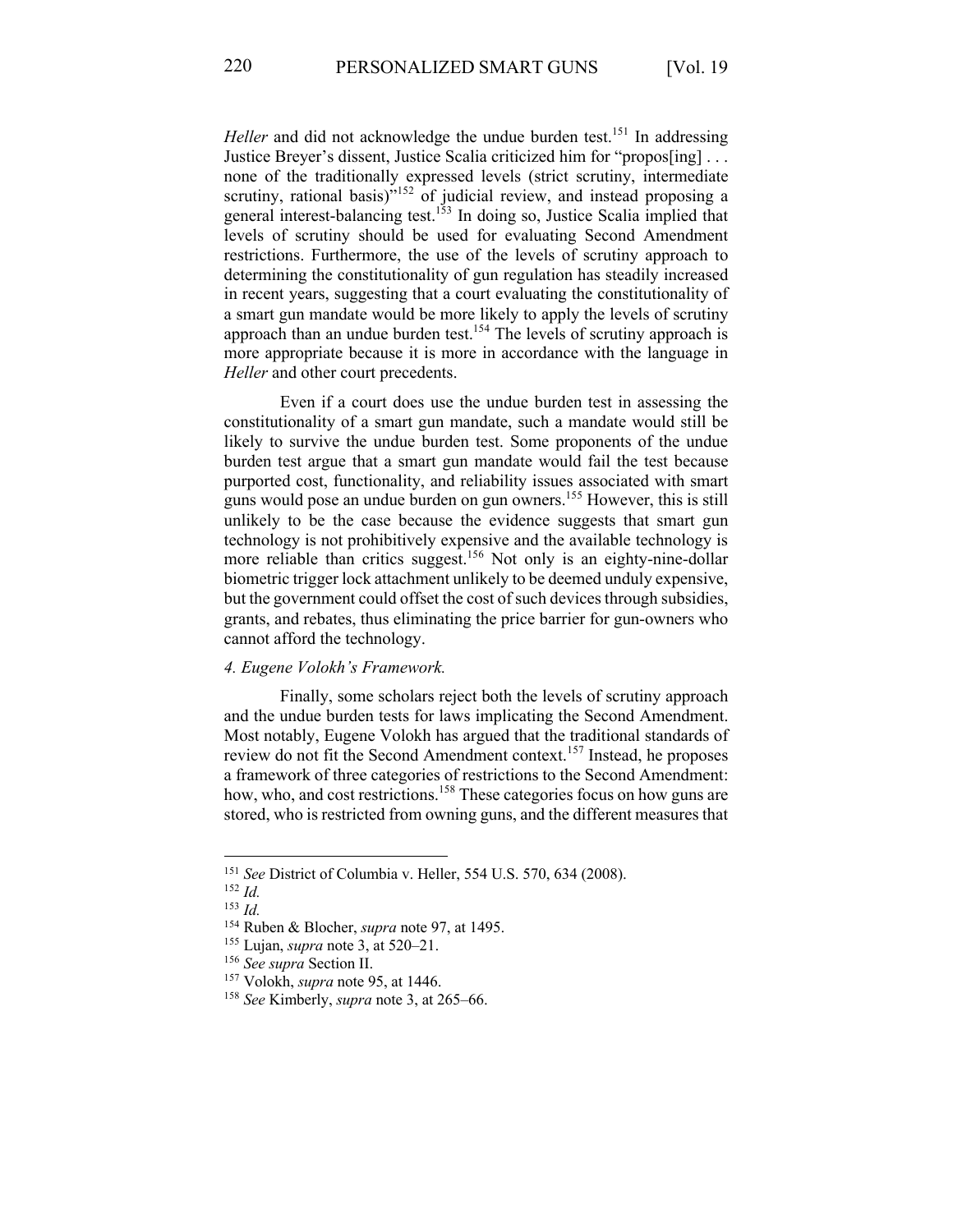make owning a firearm more expensive.<sup>159</sup> Importantly, a smart gun mandate is likely to be in accordance with this framework. Not only have scholars argued that a smart gun-only regime would be constitutionally permissible under Volokh's how, who, and expense framework,<sup>160</sup> but Volokh himself has also suggested that smart guns are likely to be constitutionally permissible if certain criteria are met. A smart gun mandate would not be a substantial burden and should be upheld if "the extra cost is relatively modest, the technology is highly reliable, and the batteries are extremely long-lived . . . [and] [t]his sort of low cost / high reliability outcome seems quite possible as the technology matures."<sup>161</sup>

In sum, if independent studies confirm what the current data suggests about the reliability of smart gun technology, then a smart gun mandate is likely to be constitutional under the potentially applicable standards of review.

#### V. PRACTICAL ROADBLOCKS

While a smart gun mandate is likely constitutional, there are many non-constitutional hurdles to the implementation, normalization, and large-scale adoption of smart guns. This section will delve into the practical hurdles impeding smart gun research and legislation.

From a practical standpoint, the most substantial hurdle to a smart guns mandate is the significant supply of traditional firearms that are currently in circulation in the United States, which makes the enforcement costs of a smart gun mandate very high. Critics of smart guns are right to point out that the 393 million firearms owned by civilians would make it prohibitively expensive and practically impossible to mandate replacement of these firearms with brand new smart guns.<sup>162</sup> Thus, even if smart guns themselves are able to prevent certain kinds of firearm-related deaths, they would only have a minimal impact because current gun owners would continue to possess traditional firearms.<sup>163</sup> A smart gun mandate requiring all new firearms to be sold with smart gun technology, they argue, would not prevent teenage firearm suicides or accidental child

<sup>159</sup> *See id.*

<sup>160</sup> *See id.* at 265–67 (describing the three categories of restrictions). <sup>161</sup> Volokh, *supra* note 95, at 1491–92.

<sup>162</sup> Christopher Ingraham, *There Are More Guns than People in the United* 

*States, According to a New Study of Global Firearm Ownership*, WASHINGTON POST (June 19, 2018),

https://www.washingtonpost.com/news/wonk/wp/2018/06/19/there-are-moreguns-than-people-in-the-united-states-according-to-a-new-study-of-globalfirearm-ownership/.

<sup>163</sup> Kimberly, *supra* note 3, at 256; Metzler, *supra* note 27, at 127.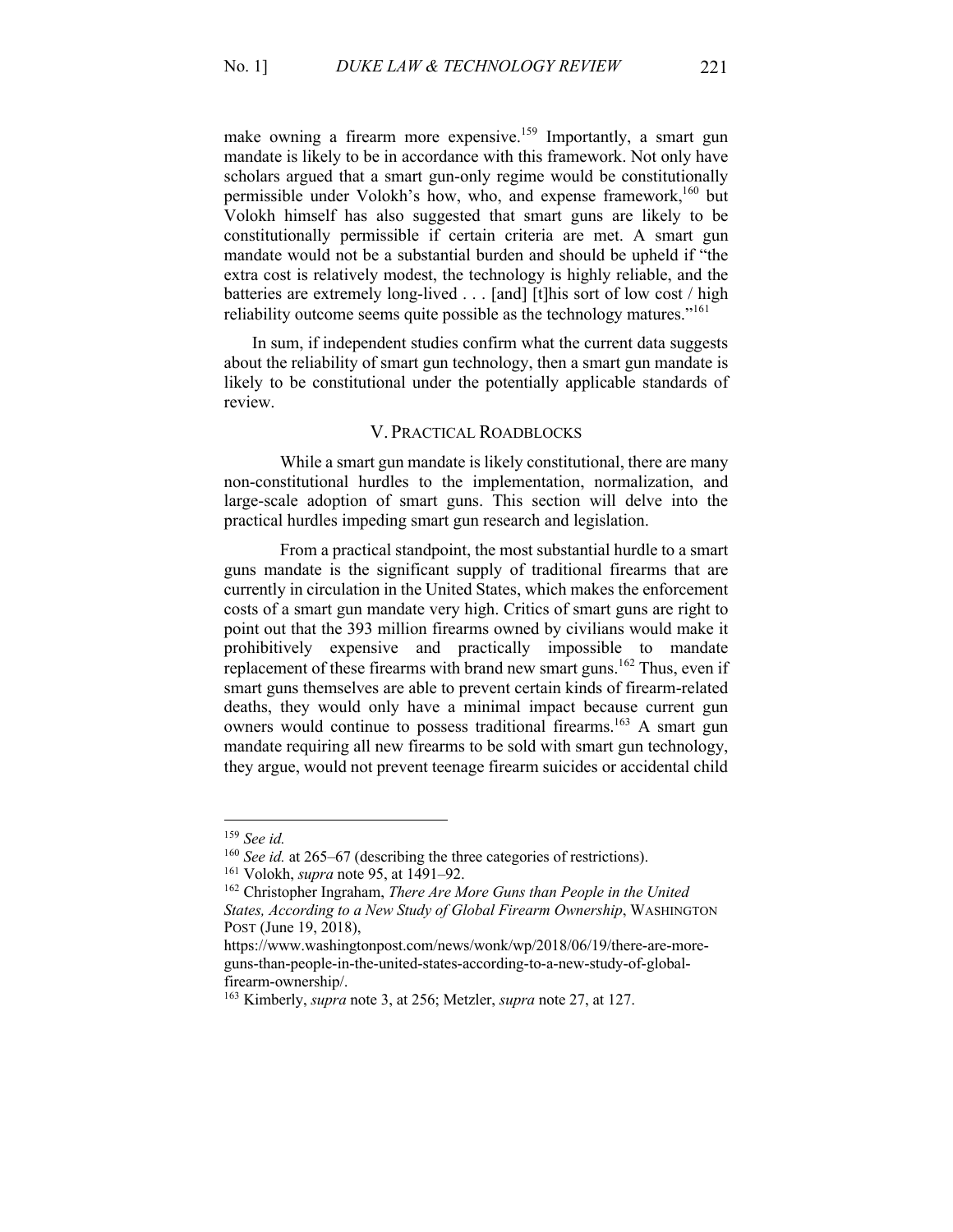gun deaths because traditional weapons would still be in millions of homes.

While critics are right that a traditional gun-buy-back or trade-in program would be impracticable, biometric based trigger lock attachments could improve the security of millions of existing firearms without requiring gun owners to buy new smart guns or trade in their traditional guns.<sup>164</sup> These attachments are reasonably priced, allegedly reliable, can be attached to the most common types of traditional firearms, and do not inhibit the right to use firearms for self-defense. A state or federal government mandate requiring the implementation of this type of smart gun technology to existing guns would be both constitutional and practicable.

Economic and market hurdles are also likely to impede the implementation of smart guns. First, critics point out that individual smart guns, some costing \$1,800, are prohibitively expensive.<sup>165</sup> Allowing only smart guns to be sold would thus bar a whole class of people—those who cannot afford the expensive price tag—from buying a gun. Second, they claim that there is a lack of market demand for smart guns: while most gun owners support the sale of smart guns concurrently with traditional guns, few of them are actually willing to buy smart guns.<sup>166</sup>

To lower the costs of individual smart guns, the government could provide supply-side incentives to manufacturers such as tax credits and subsidies as well as provide grants to private companies to incentivize research in this area.<sup>167</sup> The government could also perform its own research on smart gun technology. These methods would drive down the price of individual smart guns by encouraging their mass production. Additionally, governments could use similar strategies to increase consumer demand for smart guns. For example, by providing *consumers*  with tax credits, rebates, and reimbursements for smart gun purchases, consumer demand for the guns may increase.<sup>168</sup>

Furthermore, critics' claims about the lack of market demand for smart guns may be overstated. For instance, a 2015 study revealed that

<sup>164</sup> GIFFORDS LAW CTR., *supra* note 2, at 2.

<sup>165</sup> *See* Lujan, *supra* note 3, at 504 (noting that an \$1,800 RFID smart gun costs more than four times the price of "Glock's G43 traditional concealed-carry handgun").

<sup>166</sup> *See id*. at 501 (describing the factors limiting Americans' readiness to embrace smart guns); Cassandra K. Crifasi et al., *Desirability of Personalized Guns Among Current Gun Owners*, 57 AM. J. OF PREVENTIVE MED. 191, 194–95 (2019), https://www.ajpmonline.org/article/S0749-3797(19)30155-2/fulltext.

<sup>167</sup> GIFFORDS LAW CTR., *supra* note 2, at 23, 83.

<sup>168</sup> *Id.*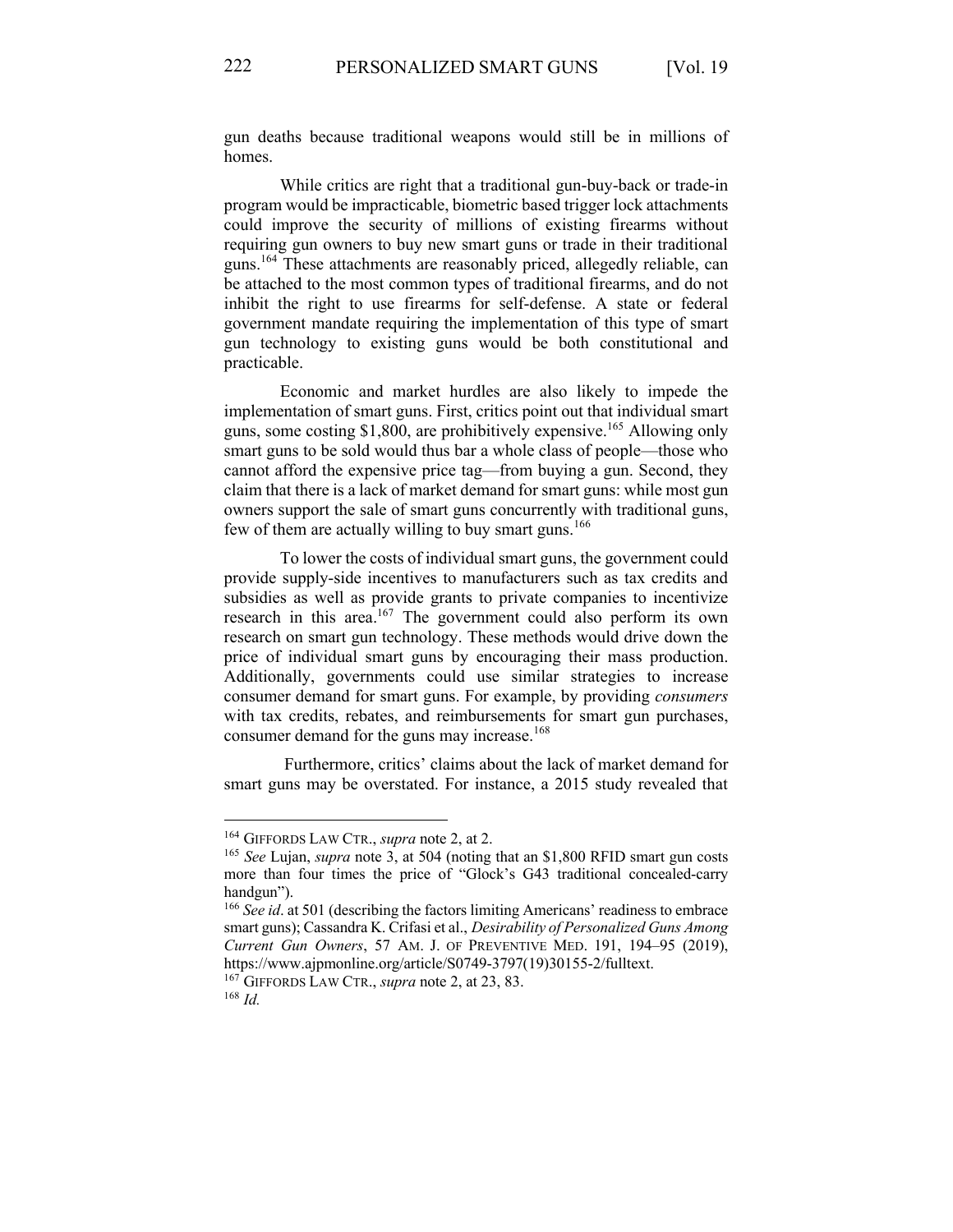forty-three percent of gun owners—around twenty-four million people would be willing to buy a childproof personalized gun,<sup>169</sup> and a  $2016$ survey revealed that sixty percent of Americans purchasing a new firearm would be interested in buying smart guns.<sup>170</sup> Thus, not only is there a high interest in smart guns, but the interest is increasing overtime.

The backlash from gun rights advocacy groups like the National Rifle Association ("NRA") has been a significant hurdle to the innovation, legislation, and sale of smart guns.<sup>171</sup> For example, the NRA led boycotts against a gun manufacturer after the company agreed to dedicate some of its resources to developing personalized smart guns as a condition of settled litigation.<sup>172</sup> In addition to protesting manufacturers, gun rights advocates have also fervently opposed the retailers that sell smart guns.<sup>173</sup> After a gun store owner decided to sell Armatix's smart guns at his store in Maryland, he received death threats and degrading messages from those who opposed the technology.<sup>174</sup>

A possible way to reduce this backlash would be to introduce smart guns through law enforcement and military use. If smart guns were used by law enforcement and the military, consumers would be more likely to deem them reliable.<sup>175</sup> Additionally, encouraging law enforcement and the military to consider smart guns would both increase research and development in the technology and foster civilian consumer appeal.<sup>176</sup> In sum, military and law enforcement use of smart guns would popularize them through a top-down approach, reducing the costs, spurring innovation, and signaling to consumers that smart guns are more reliable than the critics claim.

<sup>169</sup> *Id.* at 61.

<sup>170</sup> Nicole Nguyen, *Here's What's Up With "Smart Guns" — And Why You Can't Buy One In The US*, BUZZFEEDNEWS (Mar. 13, 2018, 5:02 PM), https://www.buzzfeednews.com/article/nicolenguyen/what-is-smart-guntechnology#.lsA5edYw.

<sup>171</sup> *See* Lujan, *supra* note 3, at 503 (explaining the groups' smart gun fears).

<sup>172</sup> *See* GIFFORDS LAW CTR., *supra* note 2, at 18 (listing several NRA protests); Metzler, *supra* note 27, at 109 ("In 1998, Colt's Manufacturing Company LLC developed a gun that required a radio-frequency prototype, but it [faced] . . . organized boycotts by the National Rifle Association. In 2005, the extrinsic pressure from the National Rifle Association led Congress to pass the 'Protection of Lawful Commerce in Arms Act,' which disincentivizes companies to test and develop smart guns.").

<sup>173</sup> *See* Kimberly, *supra* note 3, at 251–52 (describing one gun owner's experience with the opposition).

<sup>174</sup> *Id.*

<sup>175</sup> *Id.* at 256.

<sup>176</sup> *See* Stevenson, *supra* note 3, at 716.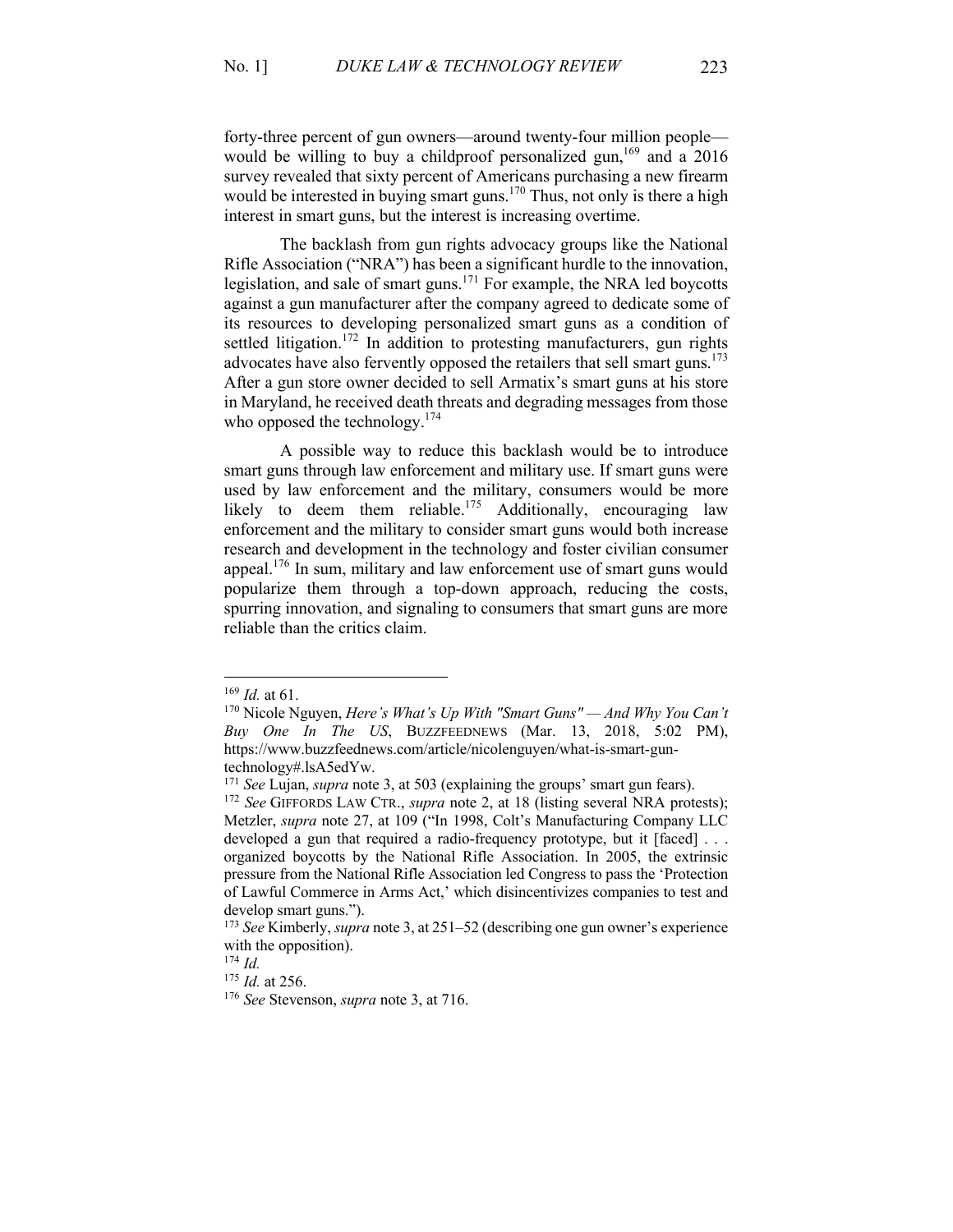Finally, prior legislative mishaps concerning smart guns are hurdles to potential smart gun mandates and even to the sale of smart guns.177 For instance, New Jersey's infamous 2002 smart gun law required "all handguns sold within the state to be personalized within two to three years after a qualifying personalized handgun is available for sale anywhere in the country."<sup>178</sup> While the goal of the law was to incentivize smart gun development by ensuring that there would be a market for smart guns, the law had serious unintended consequences.<sup>179</sup> Gun rights activists deemed the New Jersey law too extreme, which played a large role in the mandate's ultimate failure.<sup>180</sup> Because gun rights activists were unsuccessful in opposing the New Jersey law, they instead proceeded to impede its implementation by boycotting gun manufacturers and retailers who expressed interest in the technology.<sup>181</sup> Their efforts were largely successful, as there are only a few smart guns currently available on the market.<sup>182</sup>

A potential solution to smart gun backlash is to pass *incremental* smart gun legislation. While a mandate restricting the sale of guns to smart guns will be opposed by gun rights advocacy groups, a law encouraging the sale of both smart guns and traditional guns could help close the gap between the two extremes. New Jersey has tried to fix its fatal mistake through a recent amendment to the law: instead of requiring that smart gun technology be incorporated into all new handguns once the technology is approved, the amended law now requires firearm retailers to have at least one personalized handgun for sale within 60 days of the smart gun's approval.<sup>183</sup> This legislation is less intrusive than the previous mandate,

<sup>177</sup> *See* GIFFORDS LAW CTR.,*supra* note 2, at 62 (noting issues with the New Jersey Mandate).

<sup>178</sup> *Id.*

<sup>179</sup> *See* Stevenson, *supra* note 3, at 701 (stating that "making rules and giving grants . . . [can] foster . . . widespread adoption by consumers."); Metzler, *supra*  note 27, at 117–18 (describing the challenges with smart gun laws in Maryland, New Jersey, and Massachusetts).

<sup>180</sup> *See* Stevenson, *supra* note 3, at 706 (highlighting that "[c]ritcs, such as the National Rifle Association [], argued that such legislation would effectively be a handgun ban, which would implicate Second Amendment rights. Even today, smart gun advocates consider the New Jersey bill 'a debilitating blow for the smart gun movement' because it virtually halted all development in smart technology in the U.S.").

<sup>181</sup> GIFFORDS LAW CTR., *supra* note 2, at 62.

<sup>&</sup>lt;sup>182</sup> *See id.* at 53–57 (describing five available smart gun technologies).

<sup>183</sup> Giffords Law Ctr. to Prevent Gun Violence, *Smart Guns in New Jersey*, GIFFORDS.ORG (May 19, 2021), https://lawcenter.giffords.org/smart-guns-innew-jersey/.